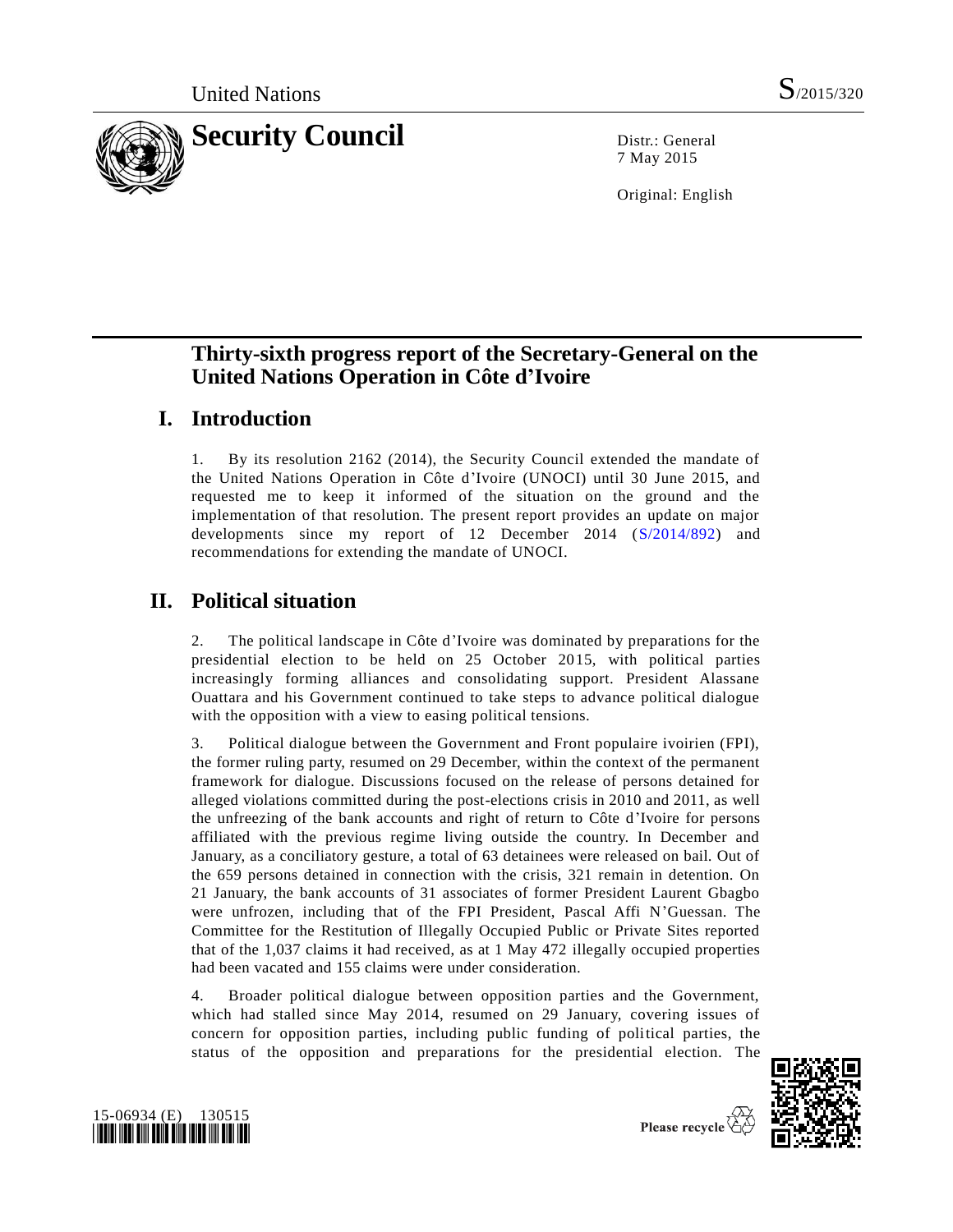Government agreed, on an exceptional basis, to finance political parties ahead of the election, dispersing as of 1 May CFA 1 billion, with 40 per cent allotted to FPI.

5. Meanwhile, political posturing and pre-campaign activities intensified. On 6 December, the executive board of Rassemblement des houphouëtistes pour la démocratie et la paix (RHDP) resumed its activities after three years of inactivity, with a view to strengthening the coalition for President Ouattara's re-election bid. Also in December, four members of Parti démocratique de Côte d'Ivoire (PDCI), including the former President of the Dialogue, Truth and Reconciliation Commission, Charles Konan Banny, announced their intention to run in the presidential election. Those declarations were contrary to the "Daoukro call" of 17 September 2014 by the PDCI President, former President Henri Konan Bedié, for RHDP to mobilize behind President Ouattara as the sole candidate of the coalition.

6. Despite some resistance, the ruling coalition remained unified. On 28 February, PDCI held its fifth extraordinary congress in Abidjan, at which more than 98 per cent of delegates voted in favour of the "Daoukro call", thereby endorsing President Ouattara as the RHDP coalition's sole candidate and abrogating the decision taken during the October 2013 PDCI congress that the party would field a candidate. The four PDCI members who had announced their candidature boycotted the congress; the party advised them to run as independent candidates. On 8 March, President Ouattara announced that the ruling party Rassemblement des républicains (RDR) would merge with PDCI after the presidential election and that no change would be made to the Constitution prior to the election, including article 35, on the eligibility criteria for presidential candidates. There have been persisting calls within elements of the political opposition and civil society regarding President Ouattara's eligibility to run under article 35. On 22 March, RDR formally endorsed the candidacy of President Ouattara at an extraordinary congress. Subsequently, at a mass rally in Abidjan on 25 April, the President was further endorsed as the sole candidate of the RHDP coalition.

7. The former ruling FPI party faced deepening internal fissures, widening the divide between those supporting the leadership of incumbent party president Affi N'Guessan and those supporting former President Gbagbo. The fourth congress of FPI, which was to have transpired in December to elect the party president, was postponed, pending a ruling from judicial authorities on the eligibility of former President Gbagbo to contest the leadership of the party, as authorized by the FPI control committee. Following an application submitted by Mr. Affi N'Guessan, on 29 December a court in Abidjan invalidated former President Gbagbo's candidacy for procedural reasons. FPI senior leaders held a series of meetings between 22 and 26 January, seeking to find a solution to the party's internal crisis; however, as at 1 May, the divisions remained unresolved.

8. On 27 February, the FPI President made changes to the FPI general secretariat, which were challenged by some senior party members. On 5 March, the FPI control committee suspended Mr. Affi N'Guessan as president of the party, whom they considered responsible for the malaise within the party, and appointed FPI First Vice-President, Aboudramane Sangaré, as interim party president. On 7 March, Mr. Affi N'Guessan declared that he would challenge the legality of his suspension. On 3 April, the court declared Mr. Affi N'Guessan the sole representative and leader of FPI. On 11 April, Mr. Affi N'Guessan declared his intention to run for the presidency on the FPI ticket. To date, the party congress indicated by Mr. Affi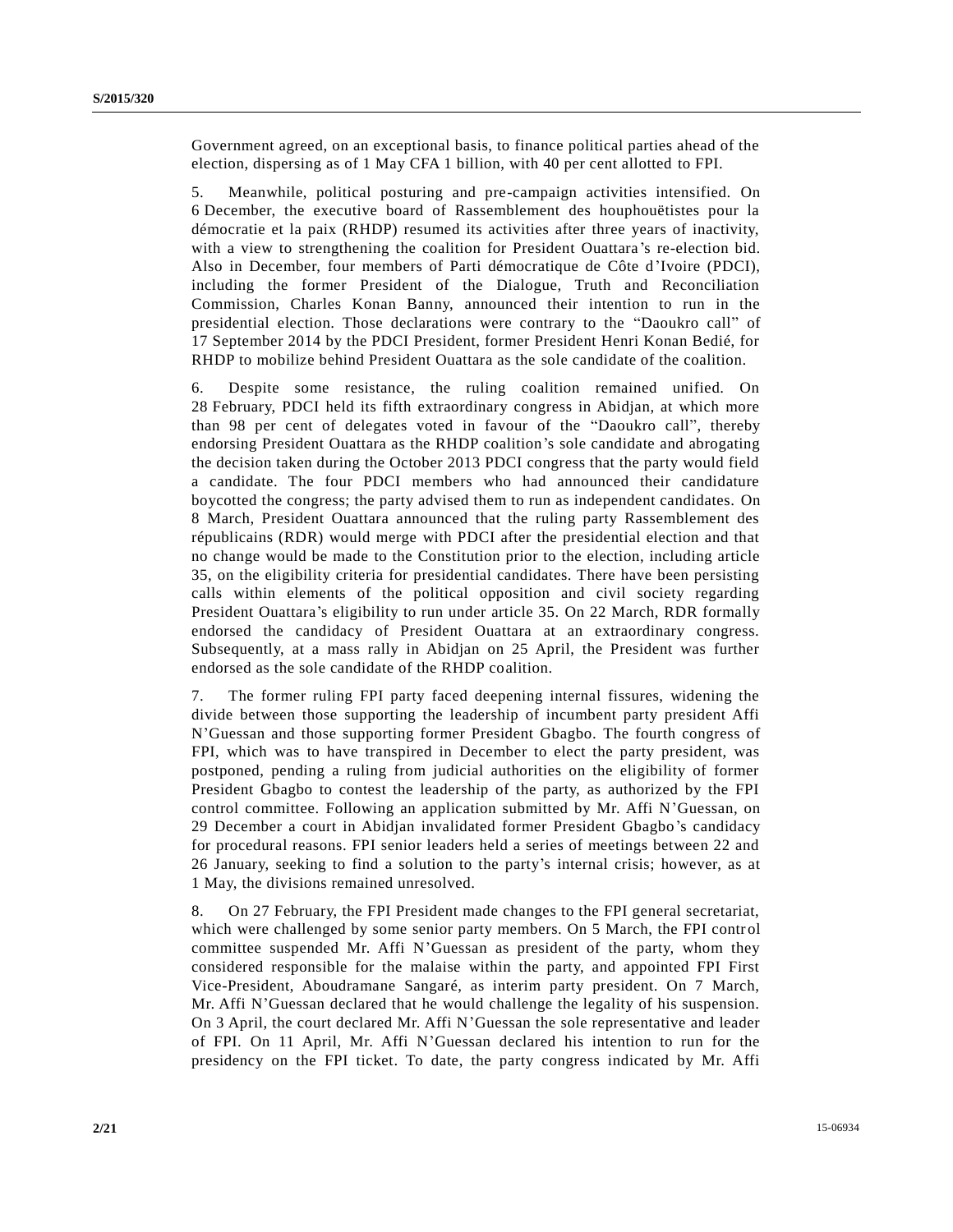N'Guessan is yet to be held. However, despite being denied permission by the local authorities, the Sangaré wing of the party held its congress on 30 April in Mama, the hometown of former President Gbagbo, at which the former president was elected president of the party. On 4 May, senior members of FPI affiliated with Mr. Sangaré were arrested and detained in Abidjan.

9. On 6 December, the opposition coalition, Troisième voie, comprising seven parties and led by the President of Liberté et démocratie pour la république, Mamadou Koulibaly, convened a meeting in Abidjan, at which opposition parties and dissidents of the ruling RHDP coalition agreed to select a single opposition candidate for the election. On 18 March, Mr. Koulibaly announced that discussions were ongoing regarding the establishment of a broad coalition ahead of the election, which would include Troisième voie, the FPI faction supporting Mr. Sangaré and the four dissident PDCI candidates.

10. On 12 December, the deposed former President of Burkina Faso, Blaise Compaoré, and his family returned to Côte d'Ivoire, after living for approximately three weeks in Morocco. The Ivorian Government has provided Mr. Compaoré accommodation in Abidjan. Following an announcement by Burkina Faso authorities that its nationals living in Côte d'Ivoire would not be able to vote in the October 2015 presidential election in Burkina Faso, on 13 February, Burkinab è nationals held a peaceful demonstration in Abidjan to assert their constitutional right to vote. There are approximately 4 million Burkinabè nationals residing in Côte d'Ivoire.

#### **Election preparations**

11. Following the expansion of the Independent Electoral Commission bureau from six to nine members, detailed in my last report, opposition parties resumed their participation in the Commission. On 4 December, a representative of the FPI-led opposition political coalition Alliance des forces démocratiques de Côte d'Ivoire was elected the fourth vice-president and two additional posts of deputy secretaries were filled by representatives of the opposition Rassemblement des peuples pour la paix and the ruling RDR, respectively. The representative of the opposition Mouvement des forces d'avenir also resumed participation in the work of the Commission, thereby ensuring the full operation of its executive office.

12. In accordance with the electoral timetable set by the Commission, the first round of the presidential election will be conducted on 25 October and the second round, if required, will be held on 22 November. As at 1 May, the electoral commission had established 512 local offices throughout the country, with support from UNOCI, and had established presences in 19 foreign locations to allow registered Ivorian citizens living abroad to vote. Data collection to update the voters' list will start on 18 May, with the aim of finalizing the list by 31 August.

13. On 2 April, the National Assembly adopted 16 amendments to the electoral legal framework, which were proposed by the Independent Electoral Commission. The changes include the right of voters to register and cast their ballot in the constituency of their choice on the condition that they reside, or have economic or social interests, in that constituency. As at 1 March, the national identity card became the key administrative document required for voter registration. However, given that the fees charged for the issuance of the card could be prohibitive for some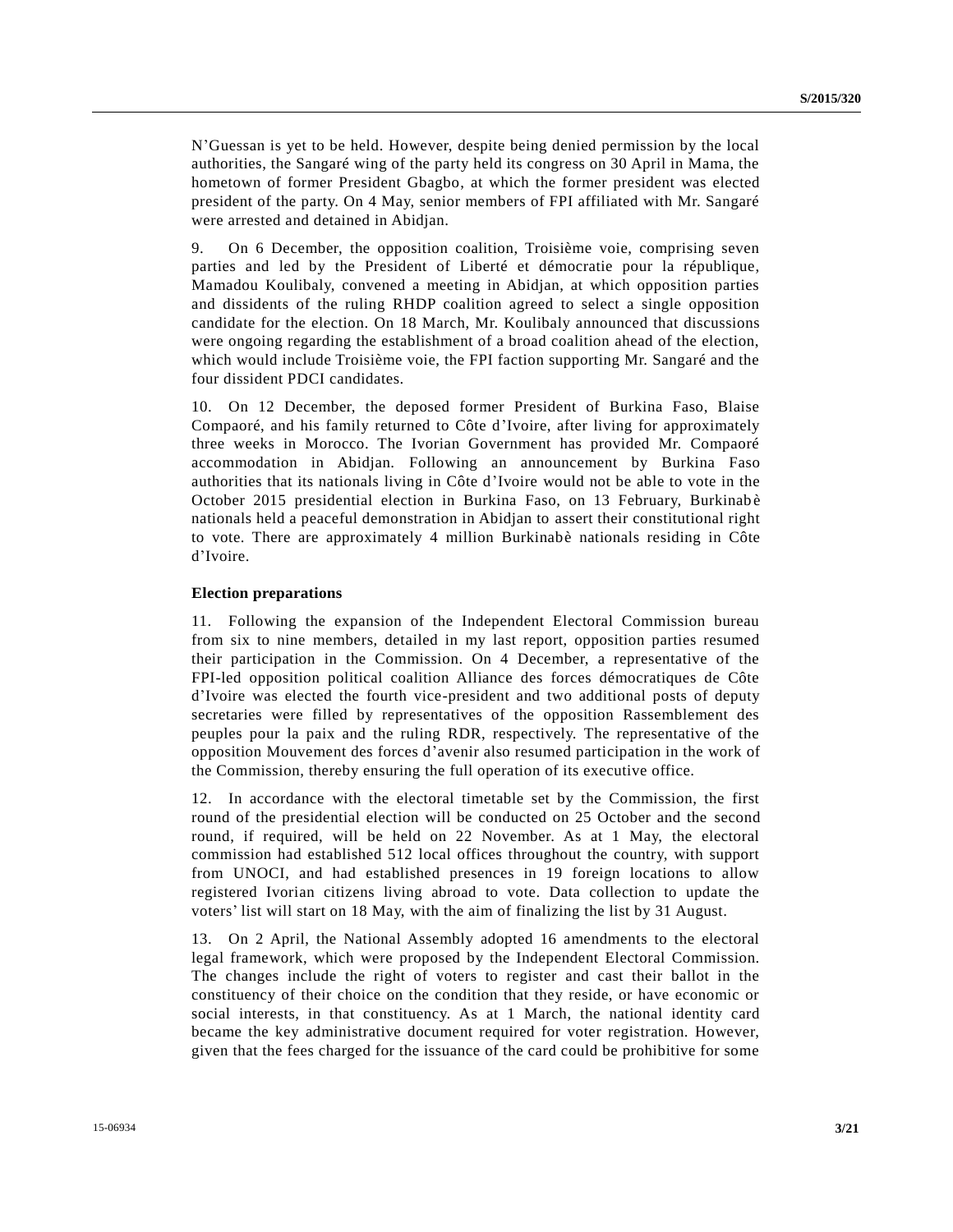citizens, the Government is considering allowing voters to register using their nationality certificate.

14. In December, a United Nations-facilitated platform on elections comprising national stakeholders, including electoral officials and youth and women representatives, was launched in consultation with the Independent Electoral Commission. The platform, established in the context of my Special Representative's good offices mandate, aims to enhance dialogue among political actors, with a view to facilitating an environment conducive to an inclusive, transparent and peaceful electoral period. The United Nations also put in place a three-pronged coordination approach for electoral assistance, focused on strategic and political issues and technical and operational issues, as well as overall coordination and coherence. UNOCI has also begun to provide assistance to national authorities in developing Côte d'Ivoire's electoral security plan.

15. The United Nations Development Programme (UNDP) will also implement an electoral assistance project that will cover enhancing conflict prevention; strengthening the capacity of the local commissions of the Independent Electoral Commission; promoting civic education; promoting women's participation in the electoral process; and training national security forces. The project is estimated to cost approximately \$17.3 million. So far, UNDP has confirmed funding of \$300,000 and the Peacebuilding Fund has confirmed \$1.5 million, while pledges have been forthcoming from Germany and Japan.

### **National and international justice**

16. Some progress was made in prosecuting alleged perpetrators of crimes committed during the post-elections crisis, including legal proceedings against civilian and military members of the former regime at the Abidjan Criminal Court and the Military Court. The Special Investigation and Examination Cell continued its investigation into serious crimes and human rights violations allegedly perpetrated by all parties during the post-elections crisis, though none have been brought to trial. Continued perceptions of "victor's justice" were fuelled by the prosecution of former President Gbagbo's supporters for committing crimes against the State.

17. On 26 December, hearings against former First Lady Simone Gbagbo and 78 other associates of former President Gbagbo accused of crimes against the State and other charges started at the Abidjan Criminal Court (2 of the original 83 accused died before the trial started, while 2 others evaded justice). Earlier, on 11 December, the International Criminal Court (ICC) rejected the challenge of Côte d'Ivoire to the admission of the case against Ms. Gbagbo before the Court and reminded the Government of its obligation to surrender her without delay. The Government requested ICC to suspend its decision, which was rejected on 20 January. On 10 March, the Abidjan Criminal Court rendered its verdict, finding Ms. Gbagbo and 59 of the co-accused guilty of undermining State security and related charges. Ms. Gbagbo, the former Commander of the Republican Guard, General Bruno Dogbo Blé and the former Commander of the National Navy, General Vagba Faussignaux, were each sentenced to 20 years of imprisonment and deprivation of their civic rights for 10 years. Overall, 32 prominent FPI figures are facing imprisonment and deprivation of their civic rights, and are therefore prevented from participating in political activities, including Michel Gbagbo and Mr. Sangaré.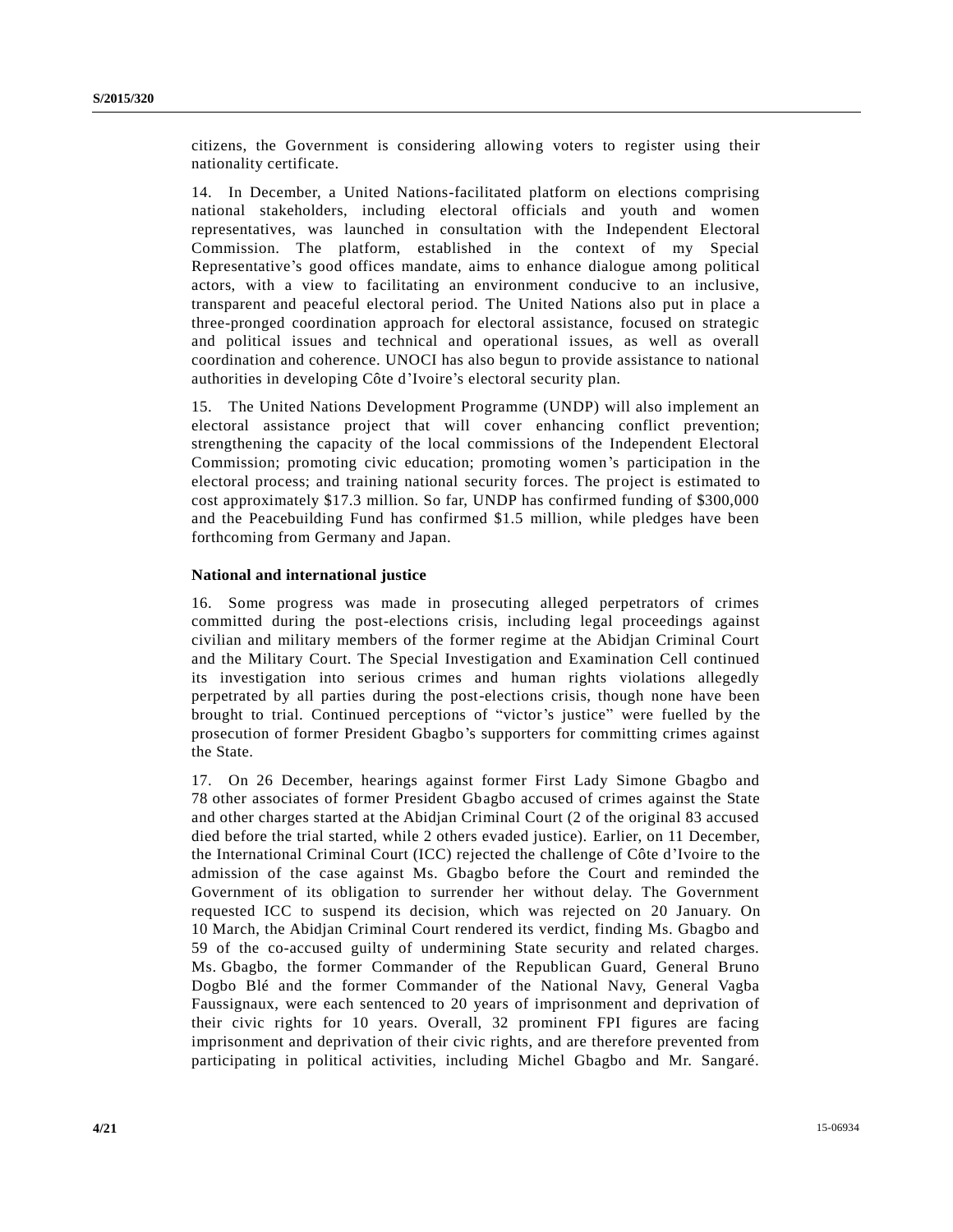Mr. Affi N'Guessan received a suspended sentence of 18 months. The defence lawyers and prosecution have filed appeals. The Court also awarded the State some \$1.9 billion in damages from the convicted persons. Nineteen of the accused were acquitted.

18. On 11 December 2014, ICC confirmed four charges of alleged crimes against humanity, including murder and rape against Charles Blé Goudé, the former Minister of Youth and former Young Patriots leader. ICC decided on 11 March to combine the trials of Mr. Gbagbo and Mr. Blé Goudé, as the charges against both arose from allegations of crimes against humanity committed during the 2010 -2011 post-elections crisis. As a result, ICC postponed the start of former President Gbagbo's trial, originally scheduled for 7 July.

19. On 9 March, the National Assembly adopted bills amending the Ivorian criminal code and criminal procedure code. Both laws were aimed at ensuring conformity of domestic criminal law and procedure to Côte d'Ivoire's international criminal and human rights legal obligations. The amendments include the abolition of the death penalty, the full domestication of all offences listed in articles 5 to 8 of the Rome Statute and the removal of the statute of limitations for prosecuting crimes against humanity, genocide and war crimes. On 11 April, President Ouattara declared that the Ivorian judicial system was fully capable of trying perpetrators of crimes committed during the post-elections crisis; consequently, there would be no further transfers to ICC. Additionally, presidential pardons would only be granted to those who seek forgiveness from their victims and the Ivorian people.

20. On 16 March, the Abidjan military tribunal acquitted Major Gnawa Dablé, former Chief of Operations at the Abobo Commando Camp, and Sergeant Brice Eric Tano Kamana, who had been accused of having fired mortars in the Abobo neighbourhood in Abidjan, causing death and injury among the civilian population. The trial failed to address the facts, despite almost four years of investigations. The prosecution has appealed.

#### **National reconciliation and social cohesion**

21. On 15 December, the Dialogue, Truth and Reconciliation Commission formally presented its final report and recommendations to President Ouattara. As at 1 May, the report had not been publicly released. The recommendations, which were drawn from national consultations involving a broad spectrum of the public, focused on the root causes of the crisis, the issue of reparations and the need for political, administrative and institutional reform. During its three-year tenure, the Commission collected 72,483 testimonies, of which 28,064 were from women and 757 from children. The Government began the implementation of some of the recommendations, including the establishment of a reparations programme for victims with an initial fund of approximately \$18.5 million. On 24 March, President Ouattara issued an executive order establishing the National Commission for Reconciliation and Compensation of Victims, which is mandated to register all unidentified victims of the Ivorian crises and their entitled beneficiaries and propose compensation measures to repair the harm suffered or the restitution of property to all victims. The Archbishop of Bouaké, previously the Vice-Chair of the Dialogue, Truth and Reconciliation Commission, was appointed President of the Commission.

22. In January, the National Programme for Social Cohesion developed a draft national reconciliation and social cohesion strategy, with support from UNOCI. The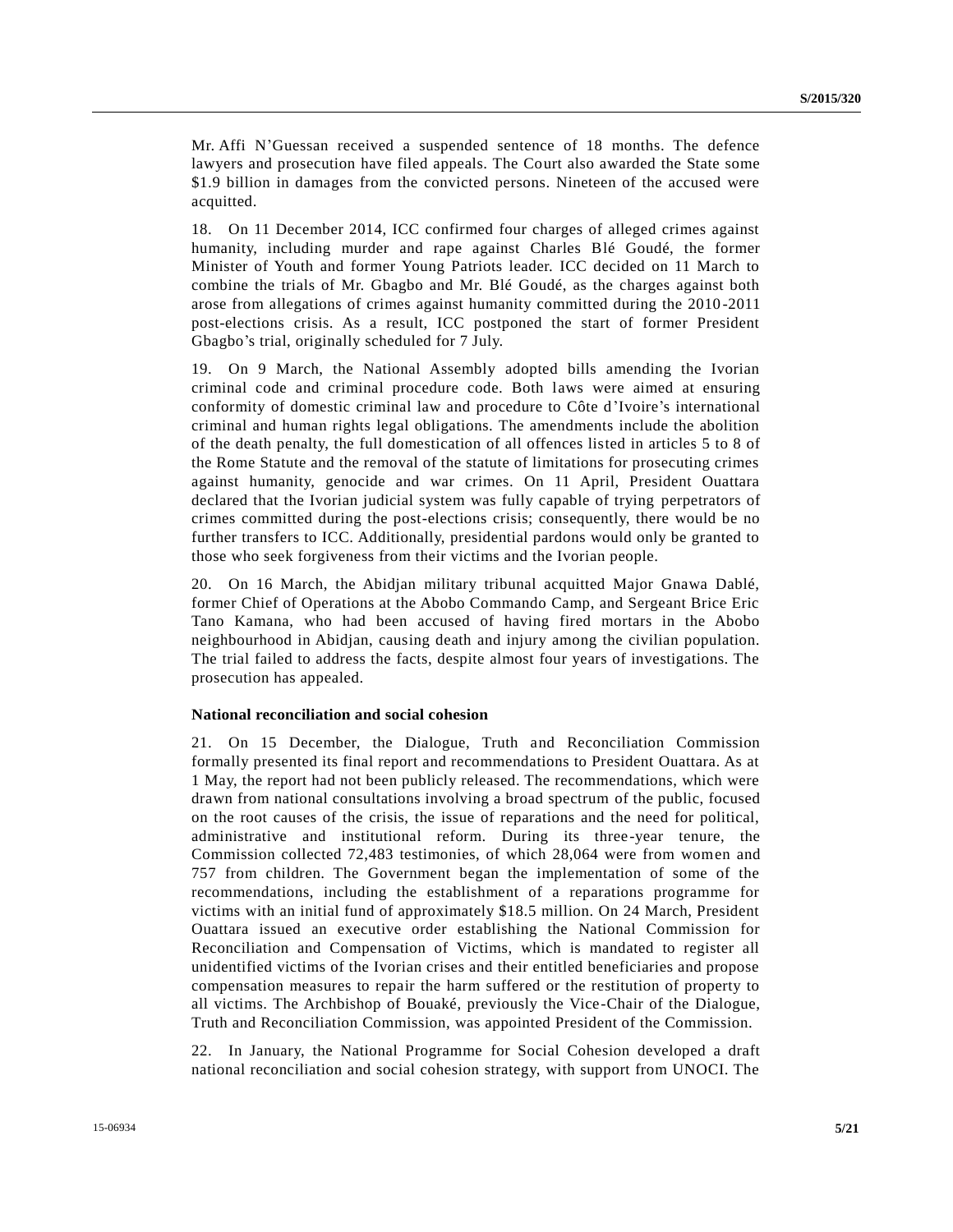strategy, which should be adopted by national stakeholders before the presidential election, aims to create a collaboration platform for national stakeholders involved in transitional justice and to enhance the coordination of reconciliation initiatives.

23. Intercommunal conflicts continued in the west, triggered by land issues, evictions from protected forests and the exploitation of natural resources. Priority was given to preventing local disagreements and skirmishes from escalating into full-scale conflicts. My Special Representative visited communities throughout the country to promote social cohesion and calm. UNOCI also supported traditional dispute resolution mechanisms and dialogue sessions targeting local authorities and the population, in particular youth groups. Intercommunal dialogue sessions were conducted in Divo/Lakota, Jacqueville, Korhogo, Man, Sinfra and Toulépleu, with an average participation of 200 persons, of whom 20 per cent were women.

24. On 28 January, UNOCI and UNDP initiated a pilot programme to support the Government efforts to build the capacity of local administrators and village councils in data collection and analysis of local conflicts, for monitoring and early warning purposes, with the objective of mitigating threats that could impact social cohesion. The pilot programme focused on community leaders and local authorities in the Abidjan, Guémon, Kabadougou, Marahoué and Sud-Comoé regions.

# **III. Security situation**

25. The security situation in Côte d'Ivoire remained generally stable but fragile. Sporadic attacks and intercommunal clashes persisted in the west, near the border with Liberia, while violent crimes such as armed robbery, banditry and home invasions were reported in Abidjan and other parts of the country. Demonstrations and strike actions were frequent during the period under review, involving civil servants such as teachers and prison guards protesting against conditions of service, as well as students, youths and former combatants with various grievances. Three jailbreaks were recorded between 1 December and 1 May, demonstrating weaknesses in the corrections sector. With the presidential election approaching, the lack of equipment for public order maintenance for Ivorian law enforcement and security forces remained a challenge to their operational capabilities. Incidents involving undisciplined elements of the Force Républicaines de Côte d'Ivoire (FRCI), former combatants and *dozos* (traditional hunters), while still serious, declined.

26. On 4 January, FRCI soldiers arrested six persons in Gobele, near Tabou, in the southwest of the country, who had arrived by boat from Ghana, allegedly with the intention of attacking Tabou. FRCI seized materiel, including grenades, maps and an attack plan.

27. On 10 January, approximately 15 unknown assailants simultaneously attacked FRCI positions in Dahioké and Grabo, resulting in the death of 2 FRCI soldiers and 1 assailant, as well as the displacement of 1,600 civilians.

28. On 16 January, a group of armed assailants raided the village of Irato, near Olodio on the Cavally River, and abducted nine civilians. Irato was also attacked on 11 and 13 January. A team subsequently deployed by UNOCI to Grabo and Irato found the situation to be highly volatile. On 24 February, two Burkinabe were found shot and burned in Irato.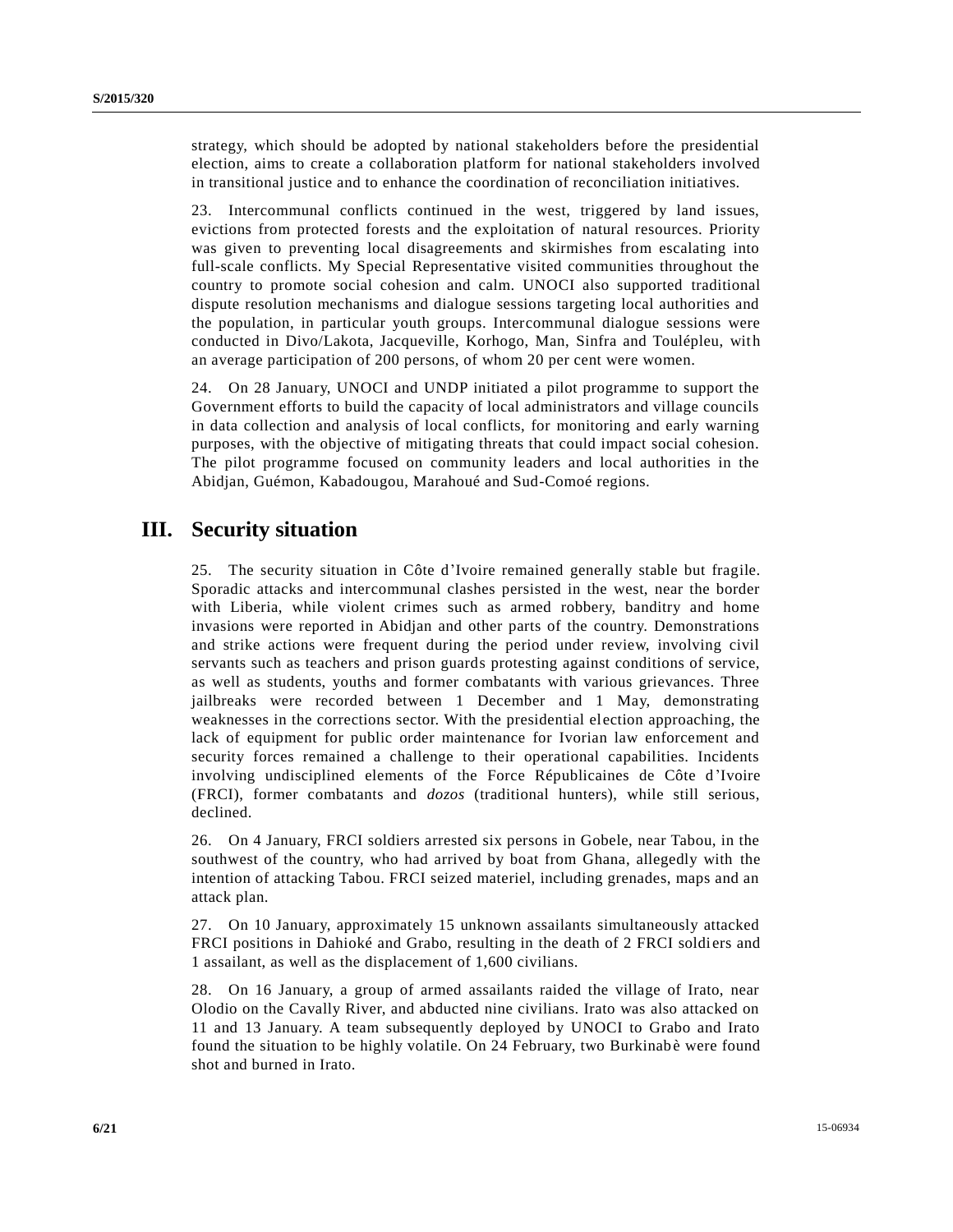29. Also on 16 January, a cache of weapons and ammunition was found in a private residence near Bouaké. UNOCI supported Ivorian security forces in recovering 20 anti-armoured rockets, 10 anti-personnel rockets, one mortar, assorted ammunition and 11 other weapons.

30. Between 1 December and 1 May, over 20 child abductions were reported in Abidjan, with only 1 child found alive. The bodies of most of the other victims showed signs of mutilation and/or dismemberment. National security forces increased patrolling, and arrested one alleged perpetrator.

### **IV. Regional issues**

31. The situation in the area bordering Liberia remained generally stable, notwithstanding the incidents near the border described in paragraphs 26 to 28 of the present report. As at 1 May, Côte d'Ivoire's borders with Guinea and Liberia remained closed as a precautionary measure against the Ebola virus disease, which had most severely impacted those countries and Sierra Leone. Though no case of Ebola has been reported in Côte d'Ivoire, the Government continued its efforts to strengthen its prevention, preparedness and response capacity, working with partners such as the World Health Organization. As a consequence of the border closures, joint security operations involving the United Nations Mission in Liberia (UNMIL) and UNOCI, as well as the Liberian and Ivorian security agencies, remained suspended, though information-sharing between the two missions continued.

32. On 10 March, the third quadripartite meeting involving the Governments of Côte d'Ivoire and Liberia, together with UNOCI and UNMIL, was held in Abidjan. The meeting provided an opportunity to strengthen bilateral cooperation and improve border security, as well as to follow up on agreements reached at the June 2012 and April 2013 quadripartite meetings. While both Governments expressed satisfaction with improvements in the security situation, they acknowledged continuing fragility in the border areas. The parties agreed to regular cross-border meetings and sharing of information between the security agencies of both countries and also decided to resume ground and river patrols jointly with UNMIL and UNOCI along the border. It was also agreed to hold the sixth meeting of the Liberia - Côte d'Ivoire joint commission for bilateral cooperation and a second meeting of the joint council of chiefs and elders.

33. Pursuant to Security Council resolution 2153 (2014), UNOCI continued to coordinate with the Group of Experts on Côte d'Ivoire, including with respect to the monitoring of the arms embargo, and also worked closely with Ivorian customs authorities.

### **V. Reform of security institutions**

34. Efforts continued to accelerate the implementation of the National Security Sector Reform Strategy adopted in September 2012, with emphasis on decentralization and national ownership. However, challenges remained in building the operational capacity of national security providers. FRCI continued to face institutional gaps in terms of training, discipline and low public confidence. The police and the gendarmerie, while deployed throughout the country, continued to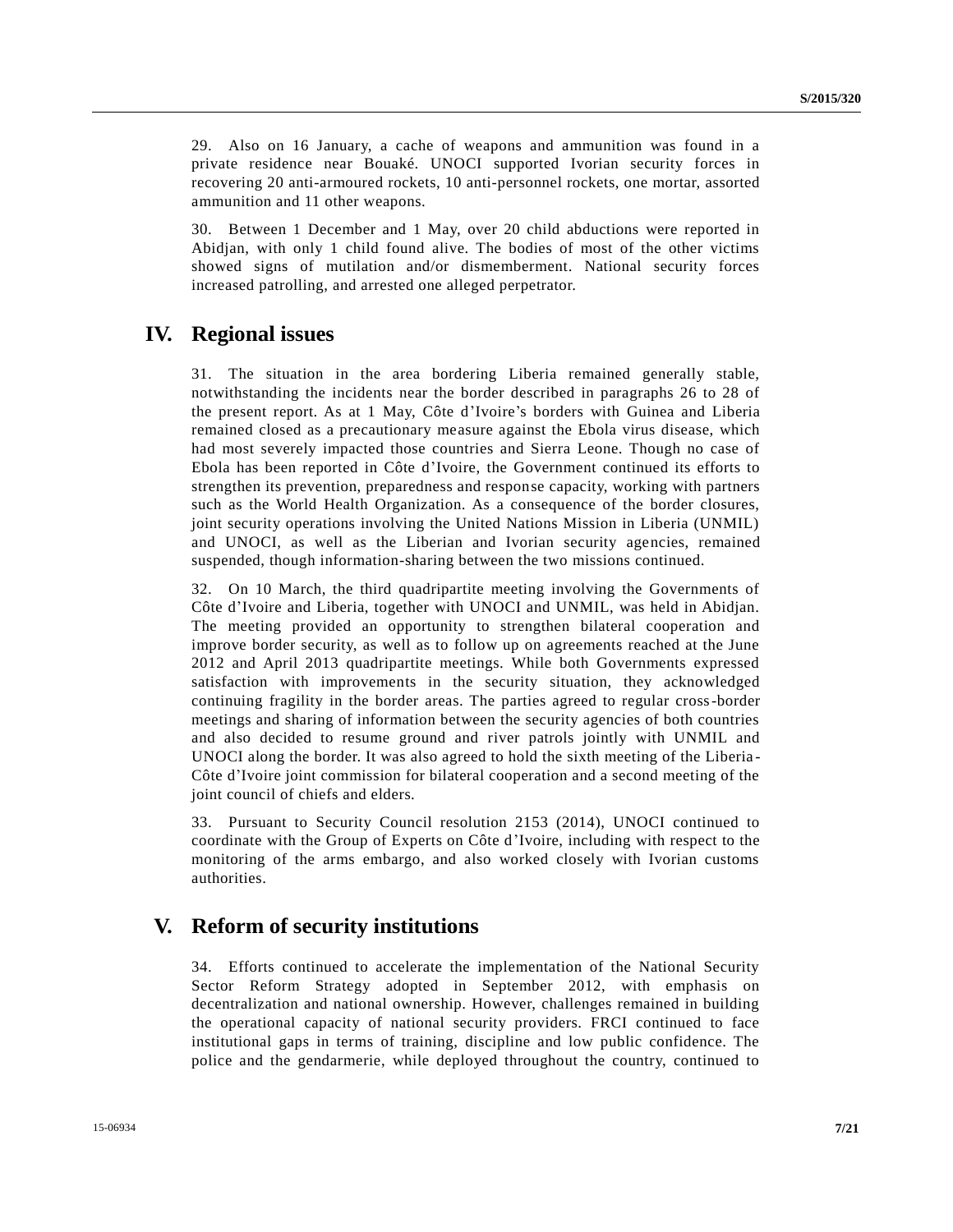face operational shortcomings hampering implementation of law enforcement tasks and other core responsibilities, in addition to lack of equipment, as noted in paragraph 25. Following the November 2014 protests by FRCI elements, the Government made efforts to address outstanding grievances, constructing barracks and paying retroactive salaries. On 14 January, the Government announced that non-commissioned officers could not obtain command positions within FRCI without a military diploma certifying they have undergone service -specific and combat training, a measure intended to improve professionalism within the defence forces.

35. The Government commitment to reorganize the army led to the enactment of legislation on the Organization of National Defence and the Ivorian Armed For ces on 9 March, which would further professionalize FRCI by defining clear criteria for promotion, social benefits and retirement. UNOCI provided technical support to the members of the National Assembly Defence and Security Commission, particularly on democratic oversight. This new defence bill, which replaces a prior law from 1961, would enhance the effectiveness and governance of the defence sector by harmonizing conditions for general mobilization, recognizing the key role of the National Security Council on defence matters, establishing a defence coordination committee, and regulating the conditions for military intervention in law enforcement and rescue operations.

36. In February, the Government, with support from UNOCI, approved a national training plan for the gendarmerie between 2015 and 2019. The Government also continued its efforts to improve gender balance in the gendarmerie, including women in the gendarmerie-training academy. The Peacebuilding Fund supported an infrastructure project that would provide appropriate accommodation for female recruits.

37. In December 2014, security committees comprising representatives of civil society, national security institutions and local government representatives, which are charged with security sector reform implementation at the local level, were established in the Indenié and Mé regions by the National Security Council with support from UNOCI. Efforts were also made to establish a vetting mechanism for the police and gendarmerie. Quick-impact projects supported a police station in Tiebissou, as well as gendarmerie brigades in Abengourou, Divo, Fresco, Guitry, Lakota and Satama-Sokourou.

38. In the framework of the West Africa Coast Initiative project, UNOCI, the United Nations Office on Drugs and Crime and national partners worked towards the operationalization of the newly established transnational crime unit.

### **VI. Disarmament, demobilization and reintegration**

39. The national Authority for Disarmament, Demobilization and Reintegration announced that, as at 1 May, 50,121 former combatants, including 3,780 women, had been disarmed and demobilized and had received reinsertion support. A revised total number of 64,000 former combatants would complete the process by 30 June 2015. To meet that deadline, there was a significant overall increase in the enrolment of former combatants into the disarmament, demobilization and reintegration process. However, the continuing influence of former zone commanders has remained a persisting challenge, including to the disarmament,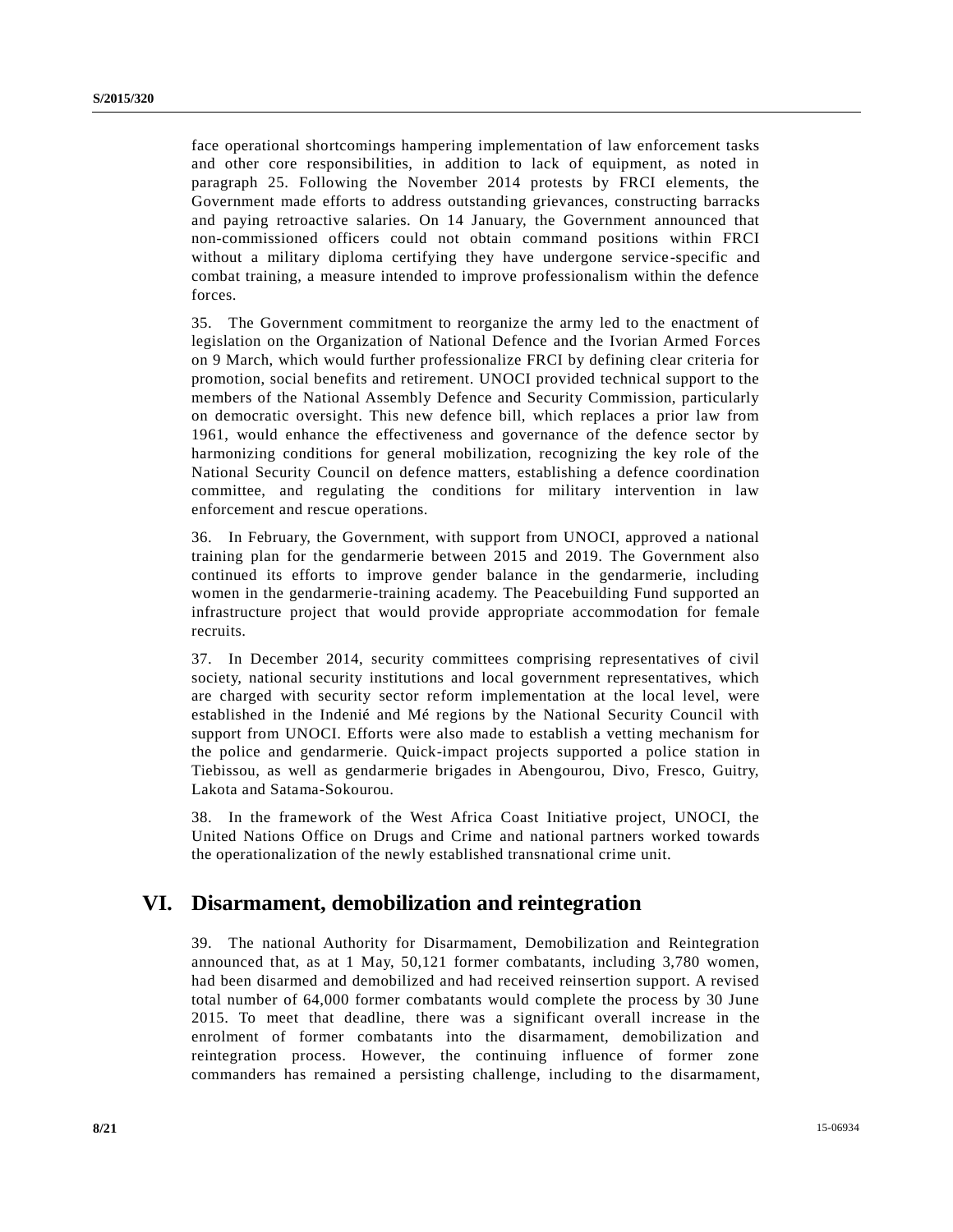demobilization and reintegration process, as noted in the report of the Group of Experts on Côte d'Ivoire of 13 April 2015 [\(S/2015/252\)](http://undocs.org/S/2015/252).

40. Between 1 December and 1 May, the Authority conducted 136 disarmament and demobilization operations with the support of UNOCI and the United Nations Mine Action Service (UNMAS), with the latter destroying 474 weapons. During that period, 4,374 former combatants, including 398 women, handed over 377 weapons, 349,138 rounds of small arms ammunition and 1,814 items of explosive ordnance. Most participants were associates of FRCI or former Forces nouvelles elements.

41. A total of 45,685 former combatants have been reintegrated, while 11,541 were in reinsertion programmes as at 1 May. UNOCI assisted the Government reinsertion efforts, implementing 79 community-based reinsertion projects aimed at the enhancement of community safety and social cohesion, the reinforcement of the weapons collection programme and the payment of transitional safety allowances to 44,542 former combatants.

42. In an effort to reach its goal of enrolling all former combatants in the disarmament and demobilization programme by 30 June 2015, the Authority intensified its sensitization activities. Meanwhile, UNOCI and UNMAS supported the implementation of 10 community violence reduction programmes in the west for 1,660 people, including 520 women. There were reports of an increased presence of former combatants in the west of Côte d'Ivoire, as well as in Bouaké, where participation in disarmament and demobilization operations continued to be low. UNOCI also continued to work with the Authority to develop its approach to post-June 2015 reinsertion activities.

43. The National Commission on Small Arms and Light Weapons, with the support of UNMAS, conducted seven weapons civilian disarmament collection operations, collecting 272 weapons and 514 small arms ammunition. As at 1 May, Government statistics indicated that a total of 29,071 weapons, including 8,864 grenades, 2,872 items of explosive ordnance and 1,585,507 rounds of ammunition, had been collected. In January 18 tons of destroyed weapons were formally handed over to a smelting factory for transformation into public construction material. UNMAS assisted the Government in the construction or rehabilitation of five storage sites for weapons and ammunition, and the destruction of 51 items of unexploded ordnance. Additionally, UNMAS conducted weapons and ammunition management training for 22 members of the police, gendarmerie and army. The Commission published guidelines on procedures for physical security and stockpile management of small arms and light weapons and their ammunition, as well as standardized training modules, based on international protocols, with support from the United Nations.

### **VII. Human rights**

44. The human rights situation was characterized by reports of arbitrary arrest, illegal detention, ill treatment, racketeering, extortion and sexual- and gender-based violence against women and children. Between 1 December and 1 May, FRCI, some gendarmerie, police and other State agents were reportedly involved in one extrajudicial killing, cases of torture and ill treatment against 35 people and cases of arbitrary arrest and illegal detention of 46 people. The low rate of judicial or disciplinary actions against alleged perpetrators remained a concern.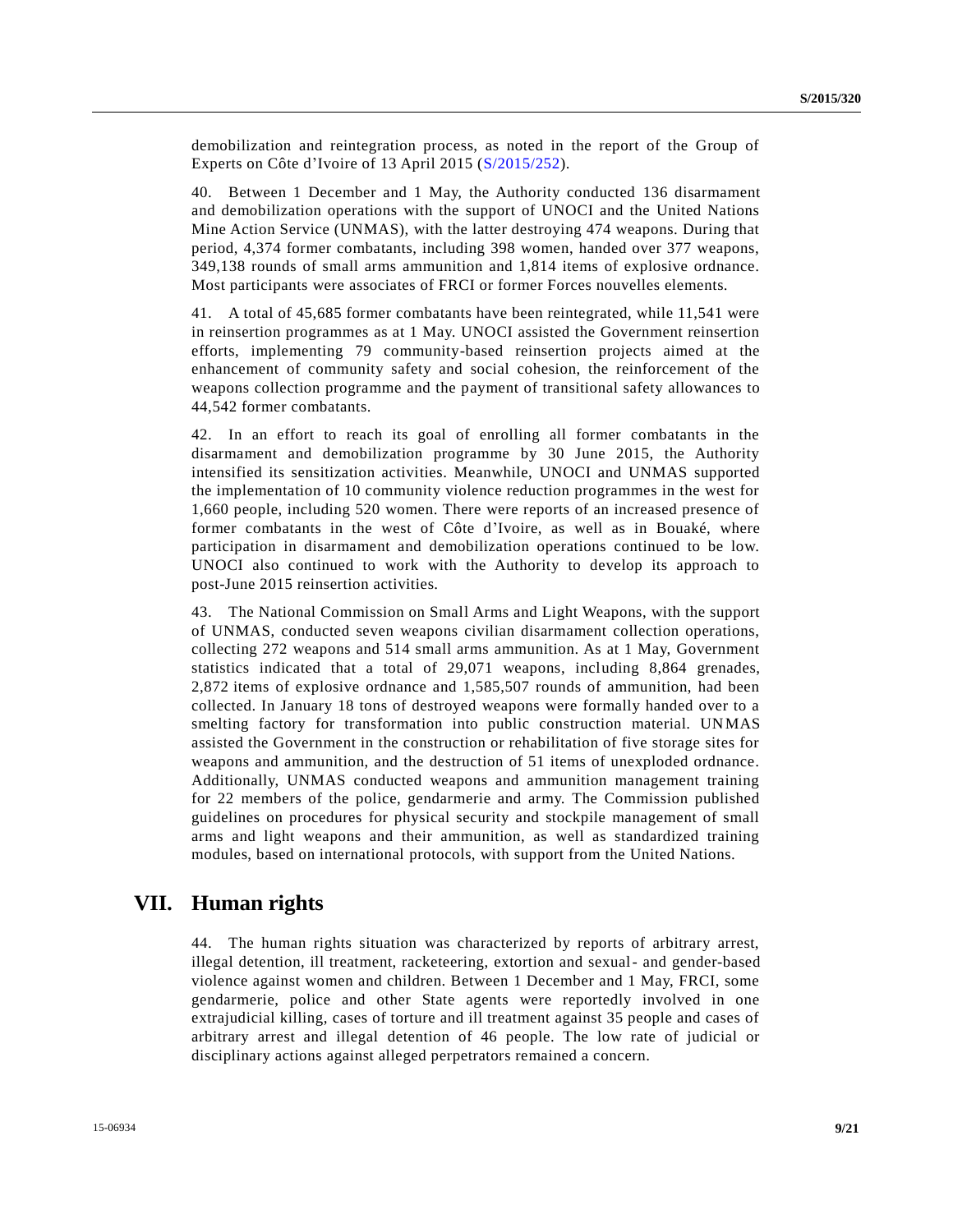45. On 24 March, Mohammed Ayat, the new Independent Expert on the situation of human rights in Côte d'Ivoire, submitted a report to the Human Rights Council in which he emphasized that, notwithstanding progress made by the Ivorian Government with respect to the protection of human rights, more was required to ensure the prosecution of all persons responsible for violations of human rights regardless of their political affiliation. Also in March, compliance by Côte d 'Ivoire with its obligations under the International Covenant on Civil and Political Rights was reviewed by the Human Rights Committee, which published its concluding observations on 31 March. The Committee made recommendations regarding the mandate and independence of the National Human Rights Commission, and recommended that the report of the Dialogue, Truth and Reconciliation Commission be made public.

46. Detainees in prolonged pretrial detention continued to face difficult circumstances, prompting 150 persons detained at the central civilian prison of Abidjan in connection with the post-elections crisis to start a hunger strike on 1 December, as indicated in my last report. The hunger strike ended on 25 December, following an intervention by my Special Representative.

47. On 8 April, with UNOCI support, the National Human Rights Commission of Côte d'Ivoire launched a national observatory for monitoring human rights during the electoral process. UNOCI provided assistance to the Ministry of Justice, Human Rights and Public Liberties in following up on recommendations made in the context of the universal periodic review, including by convening a workshop in Abidjan on 17 December.

### **Child protection**

48. Between 1 December and 1 May, 64 rape cases against girls aged 2 to 16 years were documented, 8 of which were allegedly perpetrated by State agents. Reports were received during the same period of 28 girls who were victims of female genital mutilation and two attempted forced marriages. The number of reported cases of all types of violations decreased from the previous reporting period.

49. On 12 February, UNOCI intervened to secure the removal of a checkpoint controlled by FRCI elements at the entrance of the primary school in the Godjiboué village, near San Pedro, affecting children's right to education.

### **Sexual violence**

50. Between 1 December and 1 May, the United Nations verified 80 rapes and other sexual abuses, including 9 gang rapes and 1 attempted gang rape, including 67 perpetrated against children, fewer reported cases than the prior reporting period. The main challenge in the fight against sexual violence remained the low rate of adequate prosecution of alleged perpetrators by the national judicial system. Out of the 80 cases, 31 alleged perpetrators were arrested and detained, but only 10 were tried and sentenced for "indecent assault" by domestic courts, with prison sentences ranging from 3 months to 10 years. Others were released for lack of evidence, withdrawal of complaints by victims or non-attendance at court hearings by victims fearing retaliation. Most victims continued to resort to traditional mechanisms to settle cases.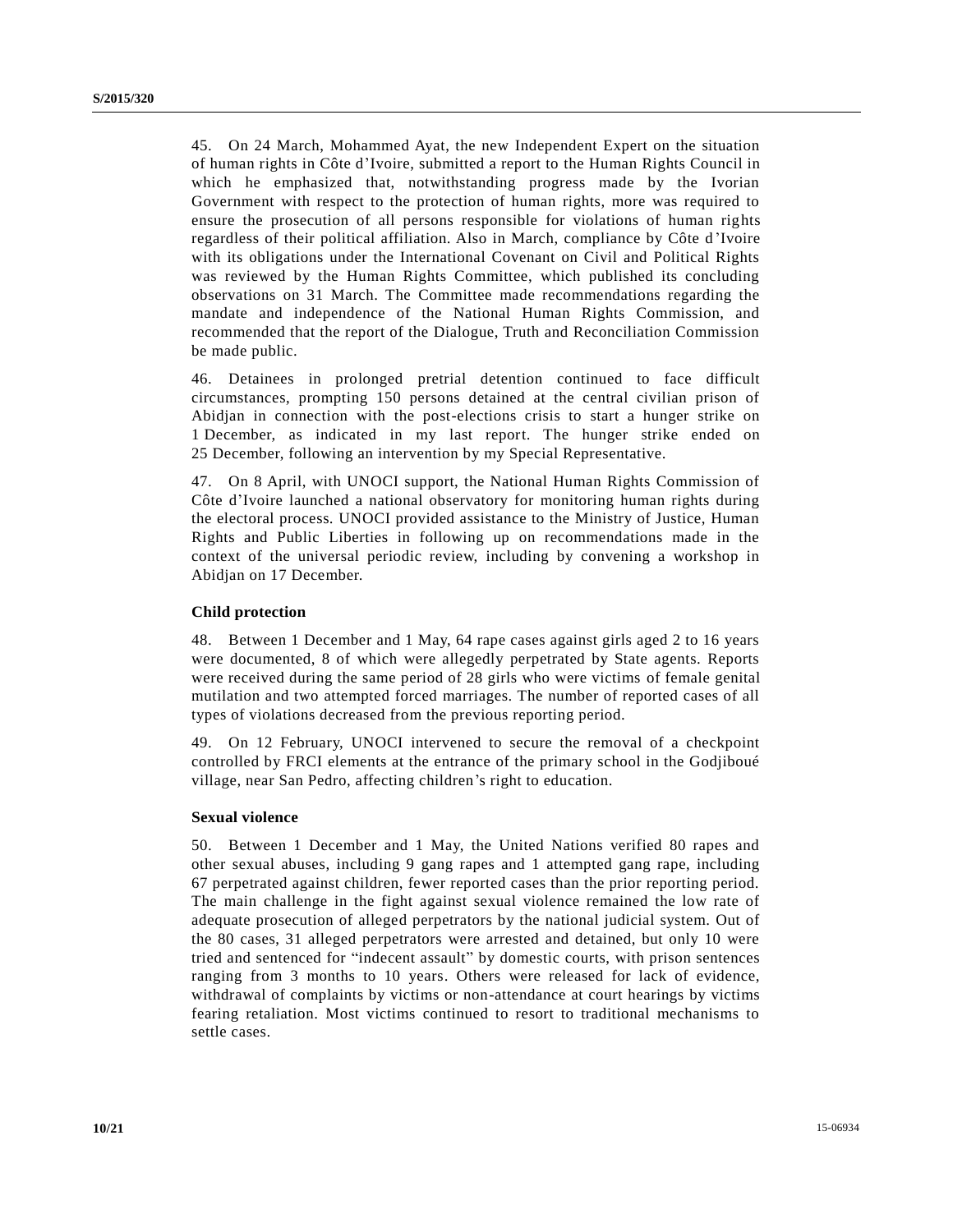51. In December, UNOCI conducted activities to strengthen the capacity of civil society actors and personnel at the six legal aid clinics on accountability on sexual violence. With a view to supporting the implementation of the action plan developed by the committee of national experts on conflict-related sexual violence, UNOCI assisted the committee with the sensitization of FRCI at the Open Day events on human rights and international humanitarian law, held in Abidjan from 4 to 6 December, at which the Prime Minister and the FRCI Chief of Staff reiterated their commitment to fight impunity for conflict-related sexual violence.

#### **Gender**

52. On 2 March, while inaugurating the Conseil national de la femme, President Ouattara committed to consolidating the rights of women and enhancing their participation in building democracy, in line with efforts by the African Union and in accordance with the United Nations Convention on the Elimination of all Forms of Discrimination against Women. The President also launched a compendium of women with the professional credentials to be members of decision-making bodies and to contribute to Côte d'Ivoire's socioeconomic development of Côte d'Ivoire.

53. UNOCI and non-governmental organizations in the Bouaké area organized training and awareness-raising activities for more than 1,700 people in the regions of Gbeke and Hambol to promote the participation of women and youth in elections.

#### **HIV/AIDS**

54. Between 1 December and 1 May, UNOCI sensitized 7,317 persons on HIV/AIDS prevention and provided voluntary counselling and testing for 1,158, including 656 former combatants. A further 1,935 individuals, including returnees and community members, were sensitized on HIV/AIDS and sexual violence. On 18 December, the President chaired the fifth session of the National Council for the Fight against HIV/AIDS in Abidjan, at which he indicated that HIV/AIDS prevalence in Côte d'Ivoire had decreased from 3.7 per cent in 2012 to 2.7 per cent in 2014.

### **VIII. Media**

55. Some media outlets continued to disseminate incendiary information and hate speech. UNOCI intensified efforts to strengthen professionalism, media ethics and responsible journalism with a view to promoting an environment conducive to peaceful elections. On 26 February, UNOCI launched, in cooperation with the Minister for Higher Education, a sensitization campaign at University Felix Houphouët-Boigny in Abidjan, which was subsequently extended to six other universities and two high schools. ONUCI-FM radio programmes continued to promote political dialogue and national reconciliation.

### **IX. Economic situation**

56. The economy of Côte d'Ivoire continued its upward trend, with a growth rate of 9.1 per cent in 2014, up from 8.1 per cent in 2013. Growth was driven by the manufacturing and services sectors, as well as increases in national consumption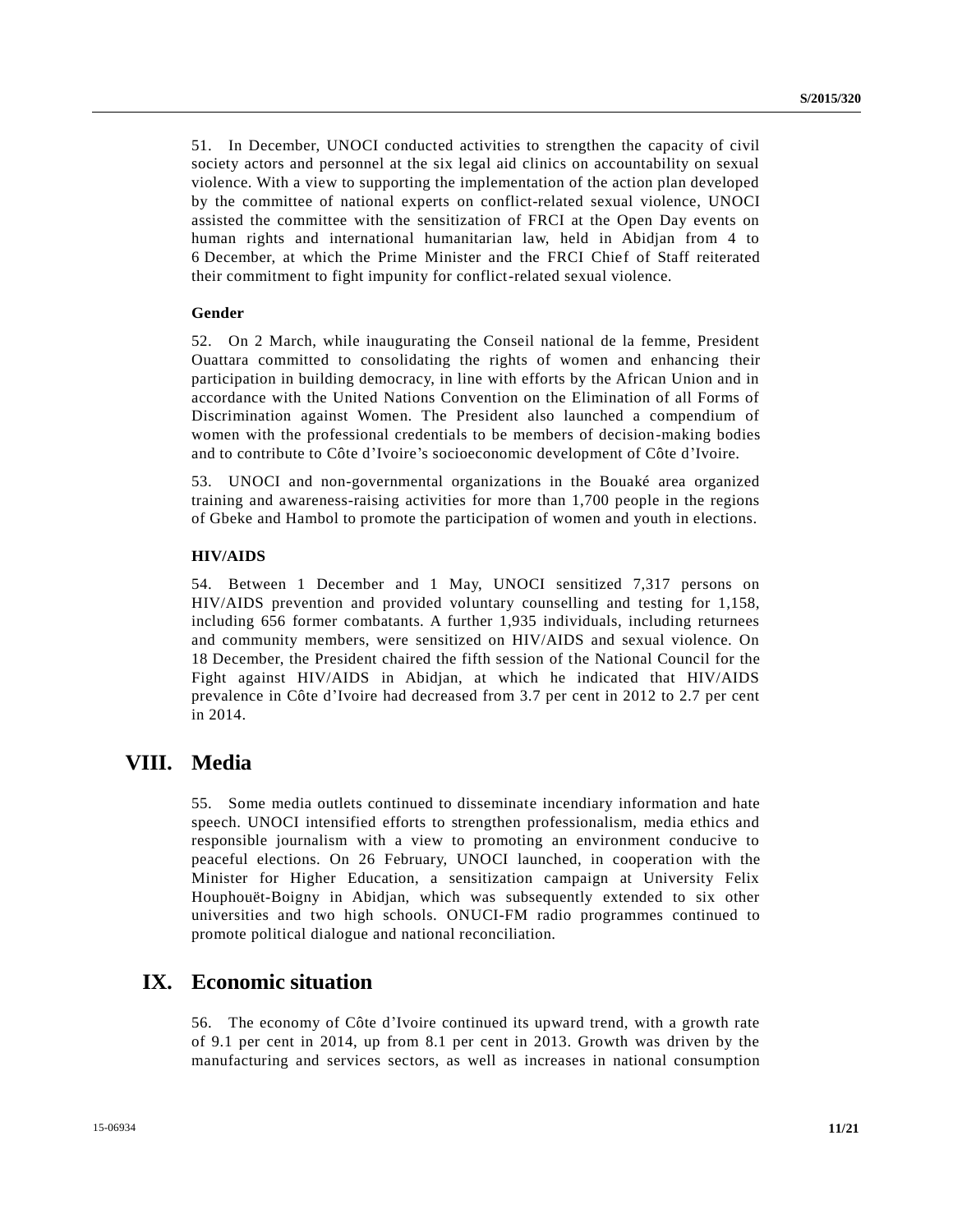and stock prices. External accounts also improved, as well as the trade balance, by more than 2.4 per cent. Foreign direct investment rose, reaching \$730 million in 2014. International confidence was also demonstrated by the achievement of the threshold of the United States foreign aid agency, the Millennium Challenge Corporation. The level of external debt also continued to improve, remaining below the threshold of the convergence ratio for Union économique et monétaire ouestafricaine, as well as the debt sustainability scenario of the International Monetary Fund (IMF) and the World Bank. Job creation was driven by the agricultural and services sectors, which created a total of some 110,000 jobs in 2014.

57. Côte d'Ivoire registered strong performance on its programme delivery for IMF, which conducted a review from 18 March to 2 April of the country's economic and financial programme supported by an arrangement under the extended credit facility. In February, Côte d'Ivoire issued a \$1 billion Eurobonds at a yield of 6.625 per cent, which was four times oversubscribed. The country is sub-Saharan Africa's second-largest issuer of bonds, after South Africa, with total stock amounting to \$4.25 billion.

58. An International Conference on the Emergence of Africa took place in Abidjan between 18 and 20 March under the chairmanship of President Ouattara, organized jointly with UNDP and in close partnership with the African Development Bank and the World Bank, which aimed to promote sharing of experiences. The Declaration of Abidjan adopted on 20 March covered priority areas, and plans are in place to establish a follow-up mechanism and a high-level committee.

# **X. Humanitarian situation**

59. As at 31 March, 38,121 Ivorian refugees had been registered by the Office of the United Nations High Commissioner for Refugees (UNHCR) in Liberia, while 19,433 remained in other countries in West Africa. Throughout the period under review, the facilitated voluntary repatriation of Ivorian refugees in Guinea and Liberia was suspended at the request of the Government of Côte d'Ivoire as a preventive measure in the context of the Ebola outbreak. On 12 March, the tripartite commission comprising the Governments of Côte d'Ivoire and Liberia and UNHCR recommended resuming voluntary repatriation activities.

60. An estimated 300,000 civilians remained displaced within Cote d'Ivoire as at 1 May. The armed attacks described in paragraphs 26 to 28 triggered the displacement of nearly 3,000 people, mostly women and children, while land disputes in Bas Sassandra, Cavally and Montagnes contributed to the displacement of some 150 people. Humanitarian actors provided those displaced with water, health care, sanitation, food and non-food items to supplement the assistance provided by the national authorities.

61. A Government-led 2014/15 humanitarian strategy and action plan were finalized, which addresses residual humanitarian needs in the country. Of the \$37.5 million required to cover needs in 2014, only \$19.7 million was funded. A further \$53.4 million is required to carry out humanitarian and early recovery programmes in 2015.

62. From 23 to 25 February, UNHCR and the Economic Community of West African States (ECOWAS) held a ministerial-level regional conference on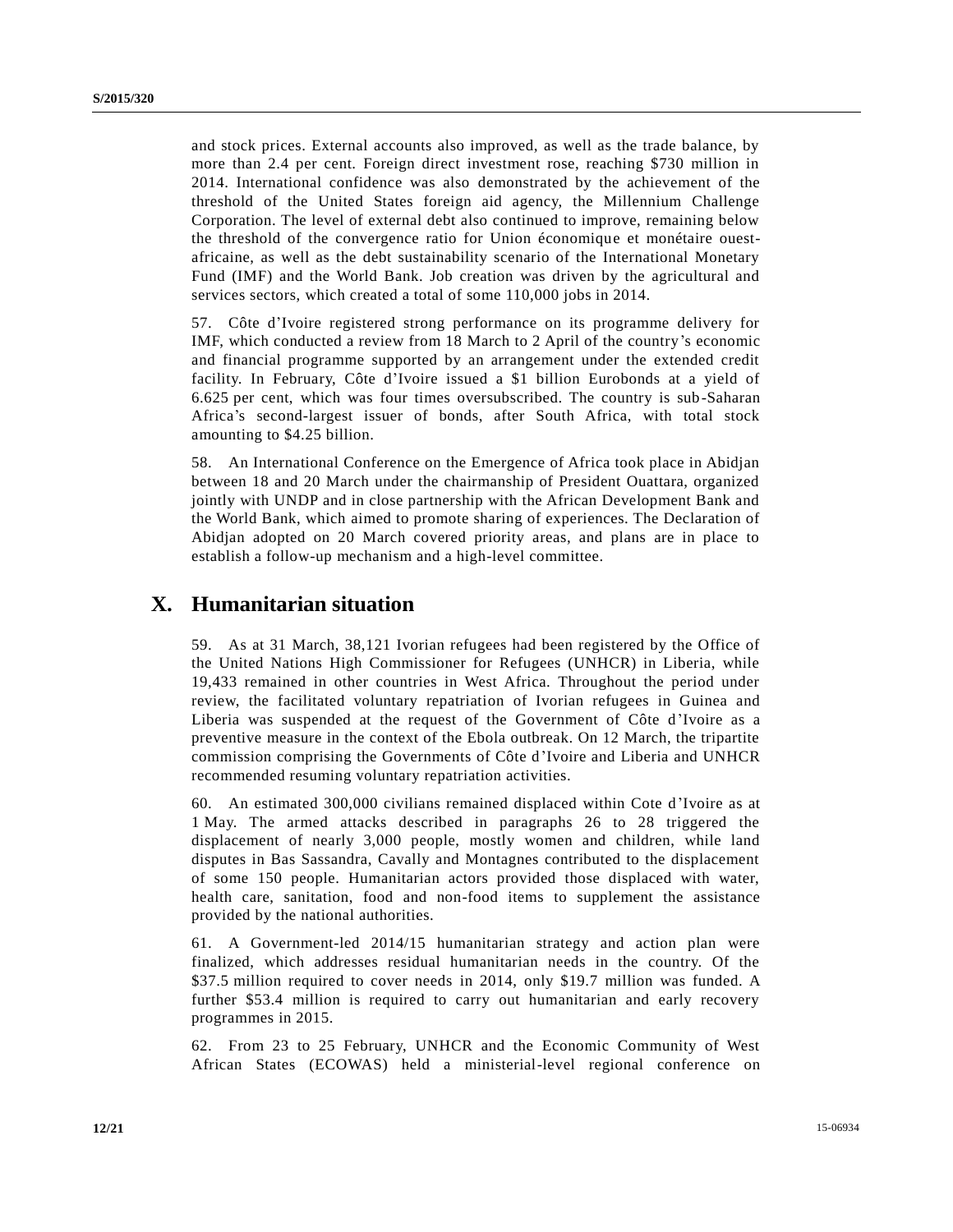statelessness in Abidjan, which was attended by President Ouattara and the United Nations High Commissioner for Refugees. In a final statement signed by all 15 ECOWAS member States, a commitment was made to address the issue in the region within 10 years. An estimated 750,000 stateless people live in Côte d 'Ivoire.

# **XI. Deployment of the United Nations Operation in Côte d'Ivoire**

#### **Military component**

63. As at 1 May, the strength of the UNOCI military component stood at 5,644 personnel, comprising 5,375 troops (including 5 infantry battalions, a quick reaction unit and enablers), 92 staff officers and 177 military observers, out of an authorized strength of 7,137 personnel. Women represent 1.5 per cent of the force. More than half of the UNOCI force is deployed in the west.

64. Pursuant to resolution 2162 (2014), reducing the authorized strength to 5,437 military personnel by 30 June 2015, UNOCI had withdrawn a total of 1,987 troops by 1 May, including infantry (1,280), engineering units (273), transport (300), a light utility aviation unit (104) and signals (30). An additional 256 troops are scheduled to repatriate in June. The force was also augmented with 543 new personnel, including 195 required to transform the force reserve into the quick response force detailed in paragraph 65, 85 to generate a medium utility aviation unit and a 263-strong military task force for the east. Meanwhile, the UNOCI force continued to reconfigure, with a view to enhancing mobility and concentrating on high-risk areas, while reducing its presence in the east and moving to a pre -emptive posture in order to implement its protection of civilians mandate within its areas of deployment and capabilities. Since my last report, the force conducted 165 training operations focused on active deterrence, protection of military effect and enhanced rapid response. No further reduction of the UNOCI military component is recommended until after the conclusion of the electoral period.

#### *Regional quick reaction force*

65. The 650-strong quick reaction force authorized by the Security Council in its resolution 2162 (2014) is fully operational to implement the mandate of UNOCI, while also able to temporarily reinforce UNMIL in the event of a serious deterioration of the security situation in Liberia. As at 24 April, the concept and mechanisms of the quick reaction force had been successfully validated and tested. Operational readiness will continue to be developed with further training, cooperation and preparation.

#### *French forces*

66. The 450-strong French forces, or Licorne, announced the end of its 12-year operation in Côte d'Ivoire on 21 January 2015. At the same time, the Forces françaises en Côte d'Ivoire, comprising around 580 troops, were established, with the primary mandate of implementing bilateral military cooperation in the framework of the defence partnership agreement that was signed between Côte d'Ivoire and France in 2012. By its resolution 2162 (2014), the Security Council had extended until 30 June 2015 authorization for the French forces to provide support to UNOCI, within the limits of the force's deployment and capabilities. Such support to UNOCI continues to be necessary, particularly during the electoral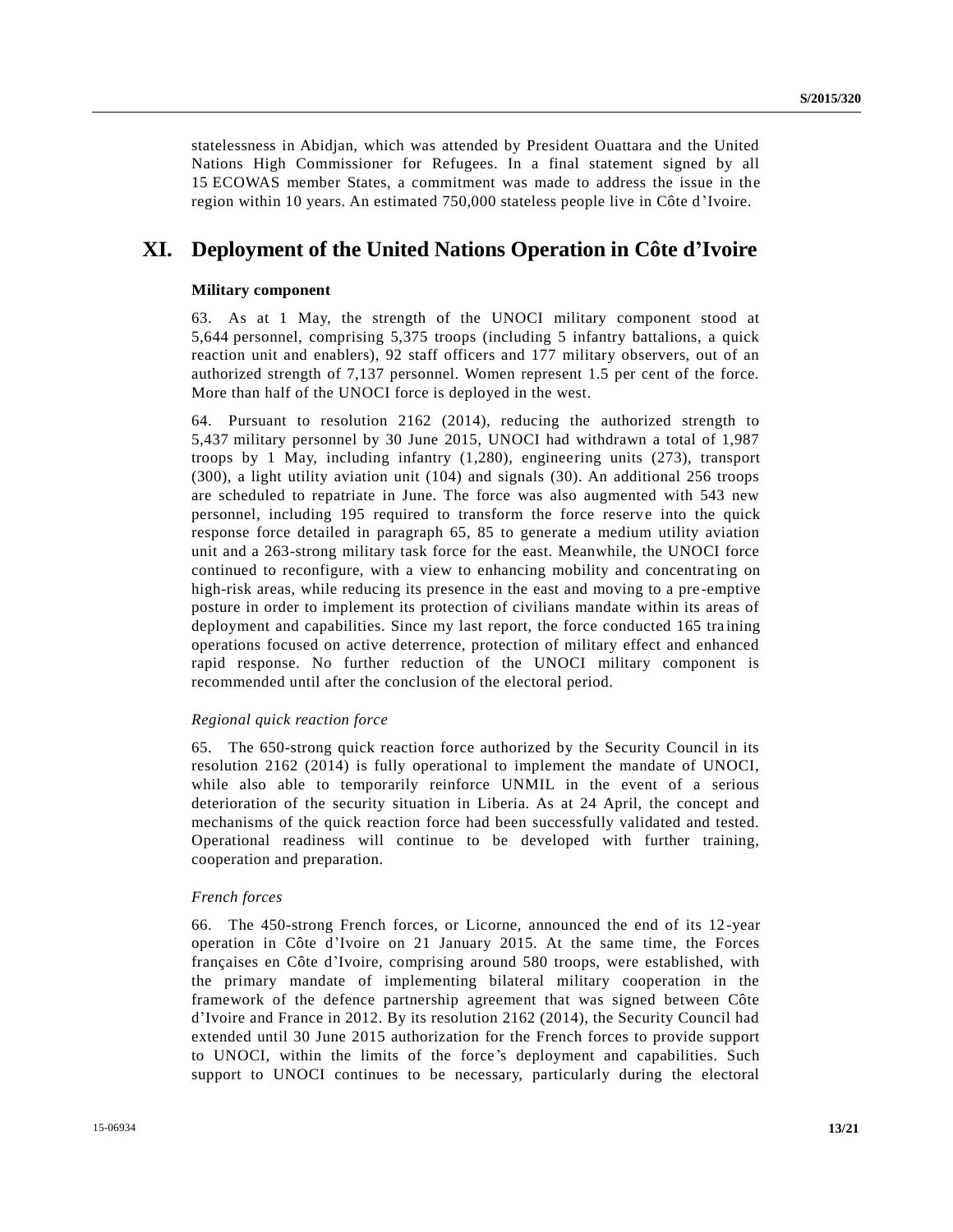period, and should therefore be formalized in a new memorandum of understanding. Collaboration already exists with respect to assisting FRCI in elaborating its electoral security plans, and tripartite meetings bringing together FRCI, UNOCI and the French forces continued on a bimonthly basis.

#### **Police component**

67. As at 1 May, the strength of the UNOCI police component stood at 1,494 personnel, out of an authorized strength of 1,500, including 495 individual police officers and 6 formed police units deployed in Abidjan (2), Bouaké, Daloa, Guiglo and Korhogo. Women represent 10 per cent of the police component.

68. Adjustments were made to the areas of responsibility of the UNOCI formed police units to enhance their operational capacity and mobility. These units will continue to support the national security forces and help mitigate security vacuums in areas vacated by the UNOCI force, focusing on public order management, crowd control and operational support. United Nations police also support and advise national law enforcement and security forces, including through the conduct of joint patrols, mentoring, training and co-location activities at police stations and gendarmerie brigades countrywide, and will focus in particular on supporting the development and implementation of the national electoral security plan. No further reduction of the UNOCI police component is recommended until after the conclusion of the electoral period.

#### **Conduct and discipline**

69. UNOCI continued to work towards full compliance with my zero-tolerance policy on sexual exploitation and abuse and other misconduct. No allegations of sexual misconduct against any UNOCI uniformed or civilian staff member were recorded during the period under review.

#### **Protection of civilians**

70. In line with the implementation of the United Nations protection of civilians strategy, an assessment of civilian threats and vulnerabilities was conducted to identify hotspots, which will inform the protection of civilians capability of all United Nations entities working in Côte d'Ivoire during the electoral period. During the period under review, 50 United Nations personnel were trained on protection of civilians. UNOCI also provided training on protection of civilians to 64 members of the national security and defence forces.

### **XII. Safety and security of United Nations personnel**

71. Criminality and traffic accidents presented the greatest risks to the safety and security of United Nations personnel. Between 1 December and 1 May, one United Nations staff member was murdered, one was the victim of armed robbery and two were victims of vehicular break-ins. Nine UNOCI military personnel died in separate car accidents on 27 January and 3 February. On 8 March, the body of a UNOCI national staff member who had been shot dead was discovered in Bouaké; the national police, with support from UNOCI, are investigating. In addition, one military member died from natural causes on 2 March, as did two police personnel, on 8 March and 20 April, respectively.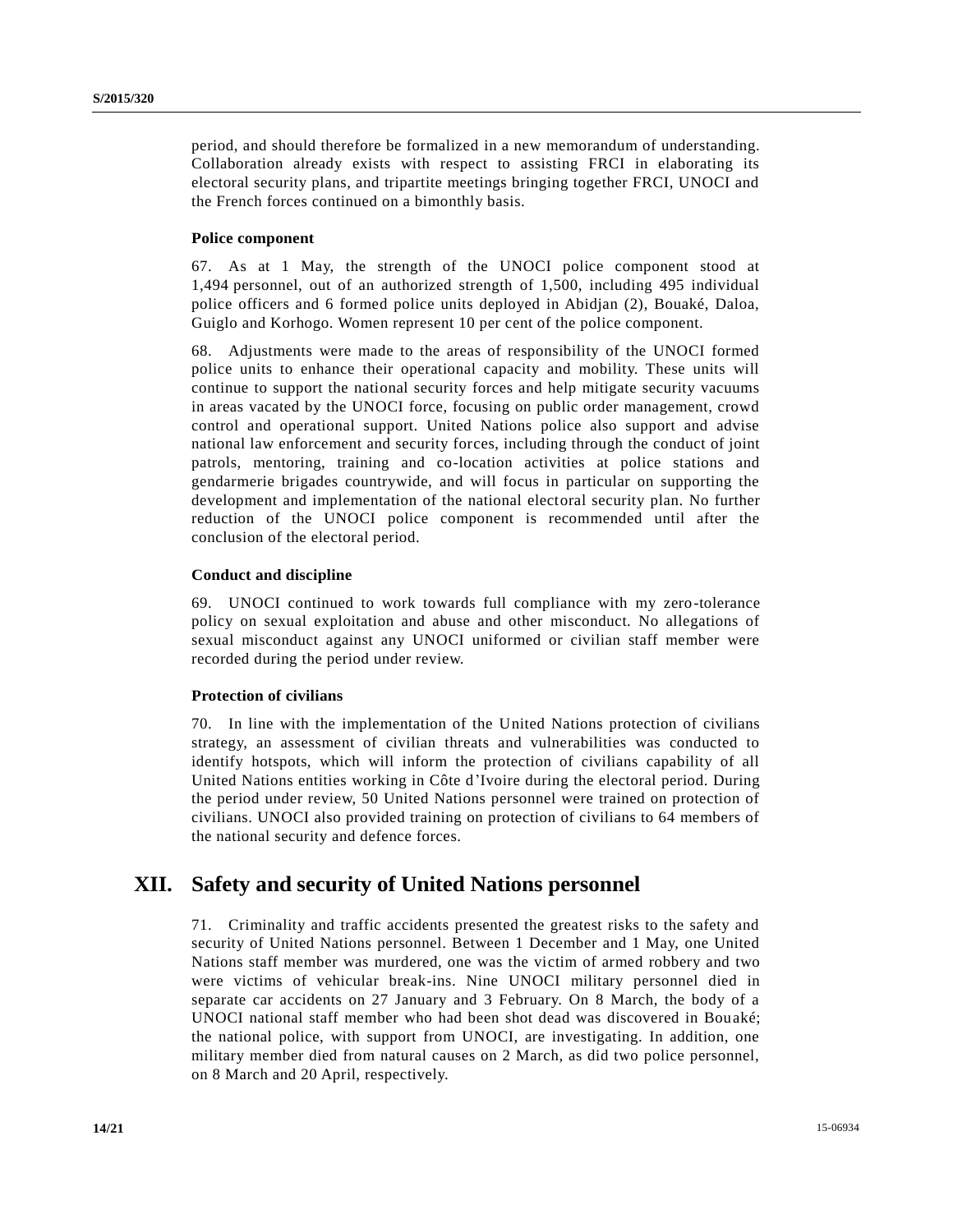### **XIII. Financial implications**

72. My proposed budget for the maintenance of UNOCI for the period from 1 July 2015 to June 2016 in the amount of \$418.2 million has been submitted to the General Assembly for its consideration and approval during the second part of its resumed sixty-ninth session. Should the Security Council decide to extend the mandate of UNOCI beyond 30 June 2015, the cost of maintaining UNOCI would be limited to the amounts approved by the General Assembly for the 2015/2016 financial period.

73. As at 22 April 2015, unpaid assessed contributions to the Special Account for UNOCI amounted to \$126.7 million. The total outstanding assessed contributions for all peacekeeping operations as at that date amounted to \$2,160.3 million.

74. Reimbursement to contributing Governments for troop and formed police costs, and contingent-owned equipment costs, has been made for the period up to January 2015 and December 2014, respectively, in accordance with the quarterly payment schedule.

### **XIV. Observations**

75. In October 2015, the people of Côte d'Ivoire will go to the polls to choose their next president. The success of that election and the peaceful inauguration of the next democratically elected head of State will be a critical milestone in consolidating the country's achievements, including with respect to national reconciliation and economic development, since the violent post-elections crisis of 2010-2011. It is essential that all political stakeholders and their constituents continue to engage in the democratic process in a constructive manner to ensure that the October election is free, fair, transparent and peaceful, as well as inclusive.

76. I am therefore encouraged by the continued determination of the Government, under the leadership of President Ouattara, to advance the essential political dialogue and national reconciliation processes, while also making conciliatory gestures towards the political opposition. Such efforts should continue and intensify as the election date approaches and the political stakes become higher. Resolving these issues before the election, a task the Government has set for itself, is critical. However, consolidating the hard-won gains and ensuring that the whole of society shares in the benefits requires that all political actors redouble their efforts aimed at overcoming remaining political and social cleavages, while also messaging the same to their respective constituencies.

77. In the months ahead, all political stakeholders must seize the opportunity to advance a constructive and meaningful dialogue process that will facilitate a peaceful electoral process that should be open to all. A strong democracy requires a vibrant and engaged opposition whose rights are respected, including the right of assembly. I therefore commend the decision of the Government to broaden the base of participation in the forthcoming election, including the decision to provide funding for political parties. I also welcome progress made towards the completion of the legal framework for elections, including the amendment of the electoral code. However, more remains to be done, including with respect to ensuring equitable access to State media for all political actors, and I urge the Government to do its utmost to give the opposition greater access. At the same time, I remain concerned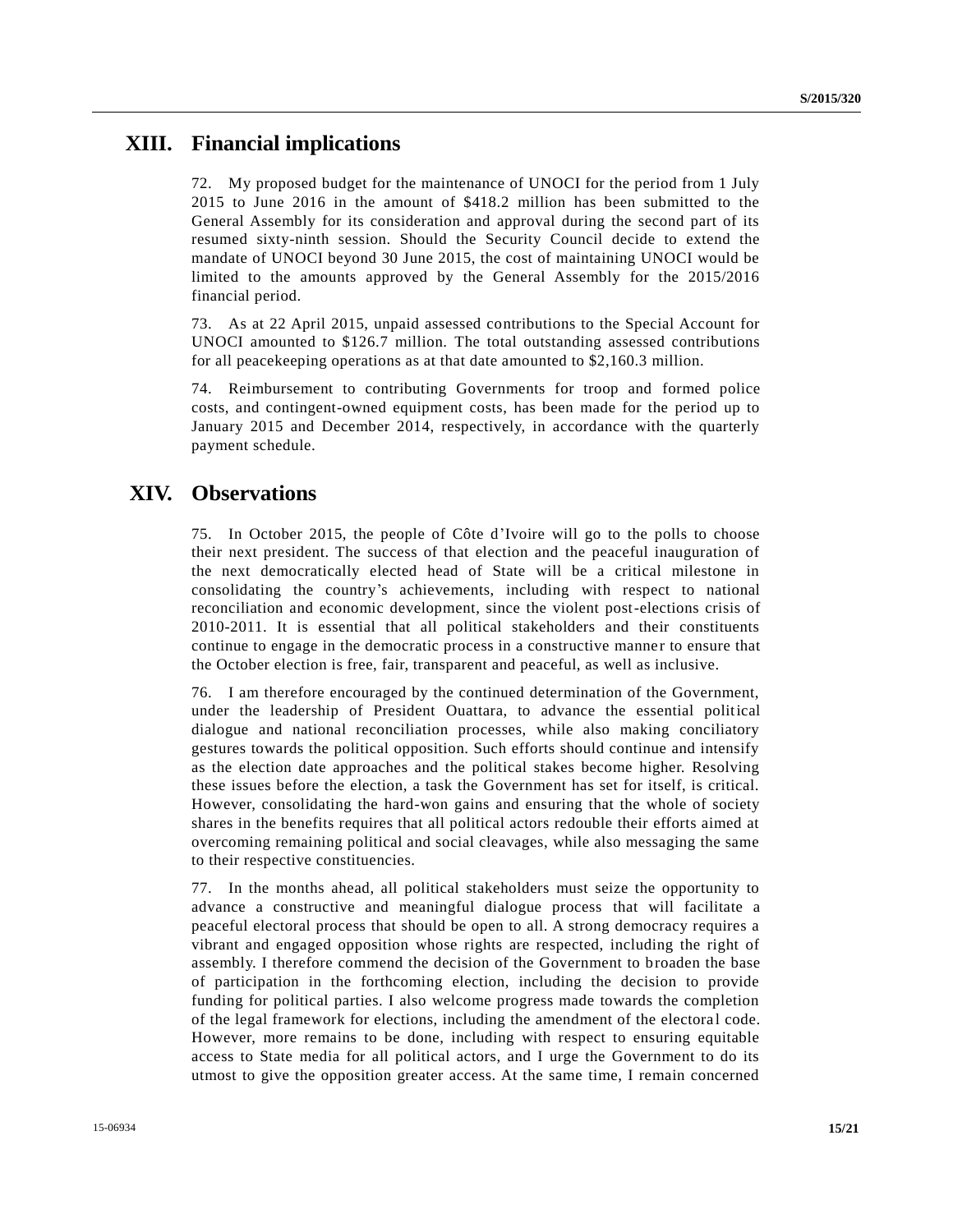by the continued use of inflammatory messages in the media, and appeal to all political actors to refrain from using incendiary speech that undermines national reconciliation and social cohesion.

78. The United Nations will support the Ivorian authorities and institutions in their preparations for the electoral process, including through the continued good offices of my Special Representative. I also ask that the Security Council approve the expansion of the UNOCI electoral assistance mandate to include additional tasks, within existing resources, as detailed in my report of 12 December 2014 [\(S/2014/892\)](http://undocs.org/S/2014/892). Meanwhile, the United Nations family will continue to support Ivorian stakeholders in creating an environment conducive to a peaceful electoral process, including by helping to facilitate dialogue and working with the national security agencies put in place the necessary security conditions.

79. The armed attacks on communities in the west are deeply troubling, highlighting continuing challenges linked to land rights, intercommunal conflicts and, in some cases, hostility to FRCI. Such attacks have devastating consequences for civilians. It is therefore imperative that national authorities lead in mitigating the threat of such attacks, including with a view to reducing the potential for localized instability during the electoral period.

80. Ensuring the irreversibility of progress in key areas, including national reconciliation, security sector reform, disarmament, decentralization of the administration and the fight against corruption, which are often interconnected, would help to build the confidence of the population in the future of the State and its institutions. That, in turn, would contribute to a political climate conducive to the holding of credible, transparent and peaceful elections, and continued peace thereafter.

81. Côte d'Ivoire has made efforts to bring to justice some of the alleged perpetrators of crimes committed against the State during the post-elections crisis. However, there is still deep concern about perceived "victor's justice", given that the focus has so far been limited to members and associates of the former regime, and there has not yet been any accountability for alleged violations of human rights and international humanitarian law. Truly reconciling the population will require that more efforts be made to demonstrate the fundamental principle of equality before the law. It is therefore critical to take forward investigations and prosecu tions against all of those alleged to have committed human rights violations, irrespective of status or political affiliation.

82. I remain deeply troubled by delays in the investigation of major cases, such as the killing in June 2012 of seven United Nations peacekeepers and the attack on the Nahibly camp for internally displaced persons in July 2012. I urge the Government to remain committed to ensuring equitable and impartial justice, and to ensure that perpetrators of serious crimes are brought to justice.

83. I commend the Dialogue, Truth and Reconciliation Commission for making a series of recommendations that could help take the national reconciliation process forward, including reparations for victims. It is important that effective mechanisms and programmes, with sufficient resources, are established in order to implement those recommendations. I therefore welcome President Ouattara's commitment in that regard, as well as the allocation of an initial tranche of funds to cover reparations to victims. At the same time, I urge the Government to make the report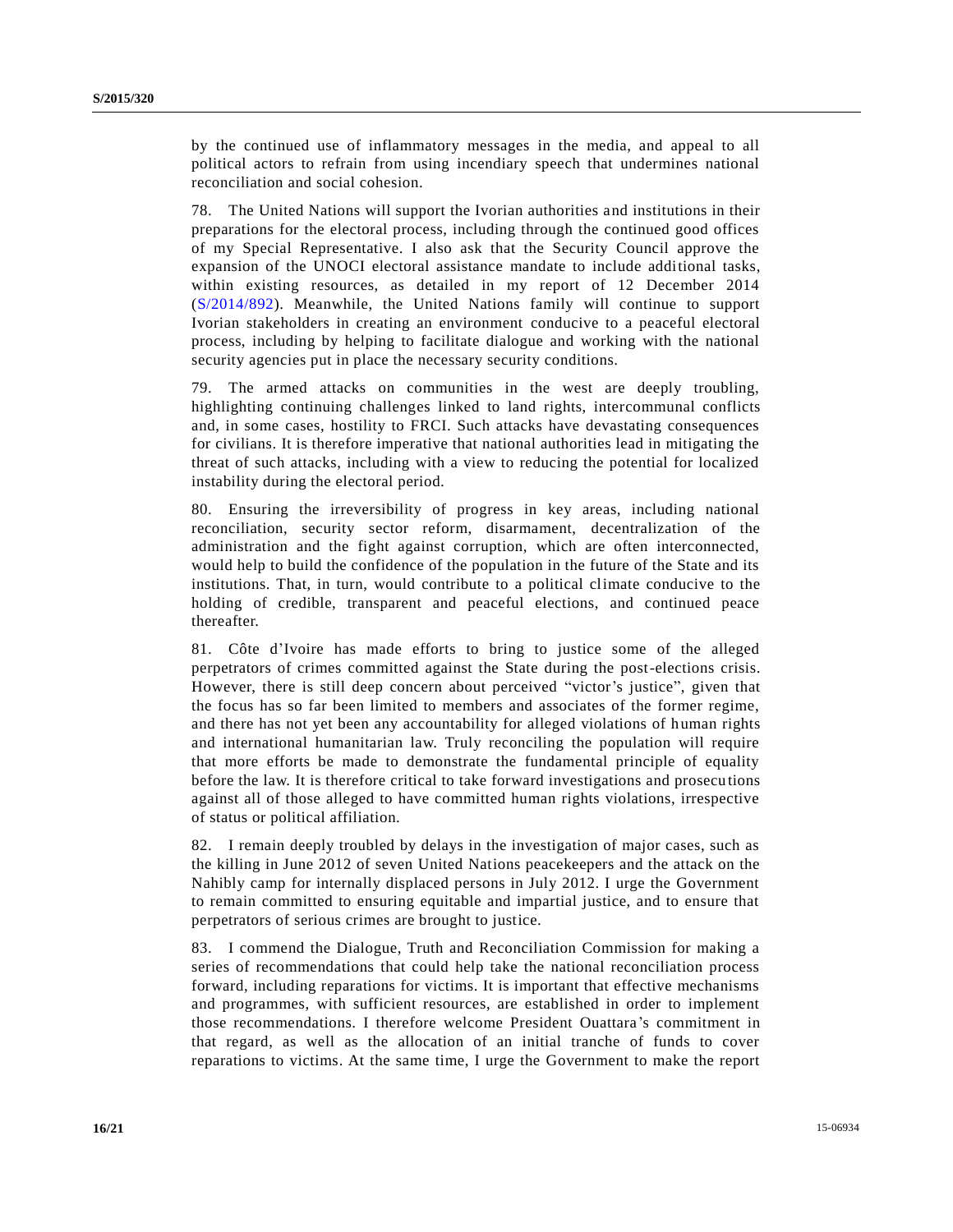of the Commission public, as a free and open debate about the country's past could help to shape a better future for all Ivoirians. It is essential that the people and Government of Côte d'Ivoire redouble their efforts to advance reconciliation throughout the country, and at all levels of society. In that regard, I welcome efforts to take forward intercommunal dialogue, which is an important tool for advancing social cohesion and reconciliation between communities.

84. There has been some welcome improvement in the human rights situation, including the inauguration of the first national mechanism aimed at enhancing gender balance in all institutions. However, numerous challenges remain ahead of the October election, and I remain concerned about the reports of exactions committed by security forces, as well as sexual- and gender-based violence, harmful traditional practices such as female genital mutilation and the kidnapping, mutilation and murder of children. It is essential that the Government and its partners take all the necessary steps to strengthen the national justice system to increase the prosecution of alleged perpetrators of human rights violations, while also adopting measures aimed at protecting the rights of victims. I also implore the Government to ensure respect for the right to due process of all persons in detention.

85. While the justice and corrections system continue to develop, these sectors still need strong assistance aimed at building their capacity. I urge partners to provide such assistance, given that these tasks no longer fall within the mandate of UNOCI. Sustaining peace, security and stability will require that national authorities receive strategic and focused operational support, which should complement ongoing efforts to develop the national police and gendarmerie, as part of a comprehensive approach to the criminal justice chain.

86. The efforts of the Government to restructure and professionalize its defence and security sector are commendable. However, despite progress in the implementation of the national security sector reform programme, challenges remain in building the operational capacity of security providers. Urgent steps must be taken to address the operational shortcomings of the police and gendarmerie, particularly ahead of the October election, including their lack of adequate equipment. The legitimacy and accountability of security institutions remain crucial for the confidence of the population in the security sector.

87. I welcome the ambitious efforts to conclude the disarmament and demobilization of the full caseload of former combatants by June 2015. At the same time, it is important that long-term sustainable solutions are identified and implemented to address the residual caseload of former combatants requiring reinsertion. UNOCI will respond positively to the Ivorian authorities' request to provide continued support for the reinsertion of former combatants after June. At the same time, coordination and the involvement of all relevant partners, including the private sector, should be prioritized by the Government of Côte d'Ivoire.

88. While the closure of land borders and the suspension of cross-border activities, including joint security operations and refugee returns, were logical measures to prevent the spread of Ebola into Côte d'Ivoire, such measures limited prospects for effective cross-border protocols and also posed the risk of creating a security vacuum in the border areas. I therefore welcome the resumption of the quadripartite and tripartite frameworks, as well as plans to restart the voluntary repatriation of Ivorian refugees. It is also important that the countries of the region assume greater ownership of their bilateral and regional cooperation. In that regard, I welcome the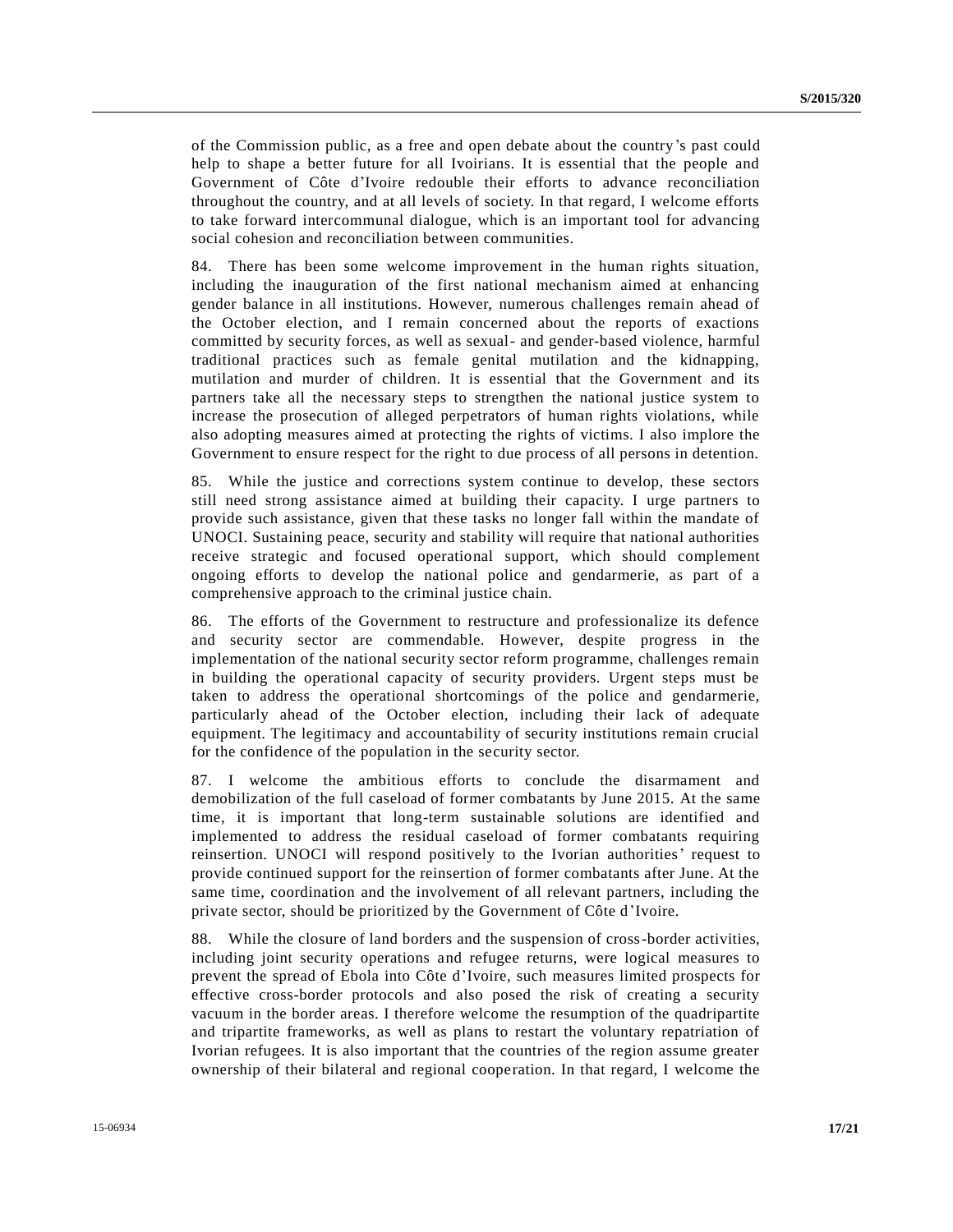important steps being taken by ECOWAS member States to address statelessness, and the collective efforts to galvanize efforts to sustainably address Ebola.

89. Progress has been made on many fronts in Côte d'Ivoire, giving rise to optimism. However, many challenges remain. It is absolutely essential to take every precaution to prevent any reversal of the hard-won gains. I therefore recommend that the Security Council extend the mandate of UNOCI for a period of one year, until 30 June 2016, with an authorized strength of 5,437 military and 1,500 police personnel, while also expanding the electoral assistance mandate of UNOCI.

90. I wish to express my appreciation for my Special Representative for Côte d'Ivoire, Aïchatou Mindaoudou, for her excellent leadership. I also extend my gratitude to all United Nations civilian and uniformed personnel, troop - and policecontributing countries, the African Union, ECOWAS, the Mano River Union and other regional organizations, multilateral and bilateral partners, United Nations agencies, funds and programmes, non-governmental organizations and all other partners for their invaluable support to sustaining peace in Côte d'Ivoire.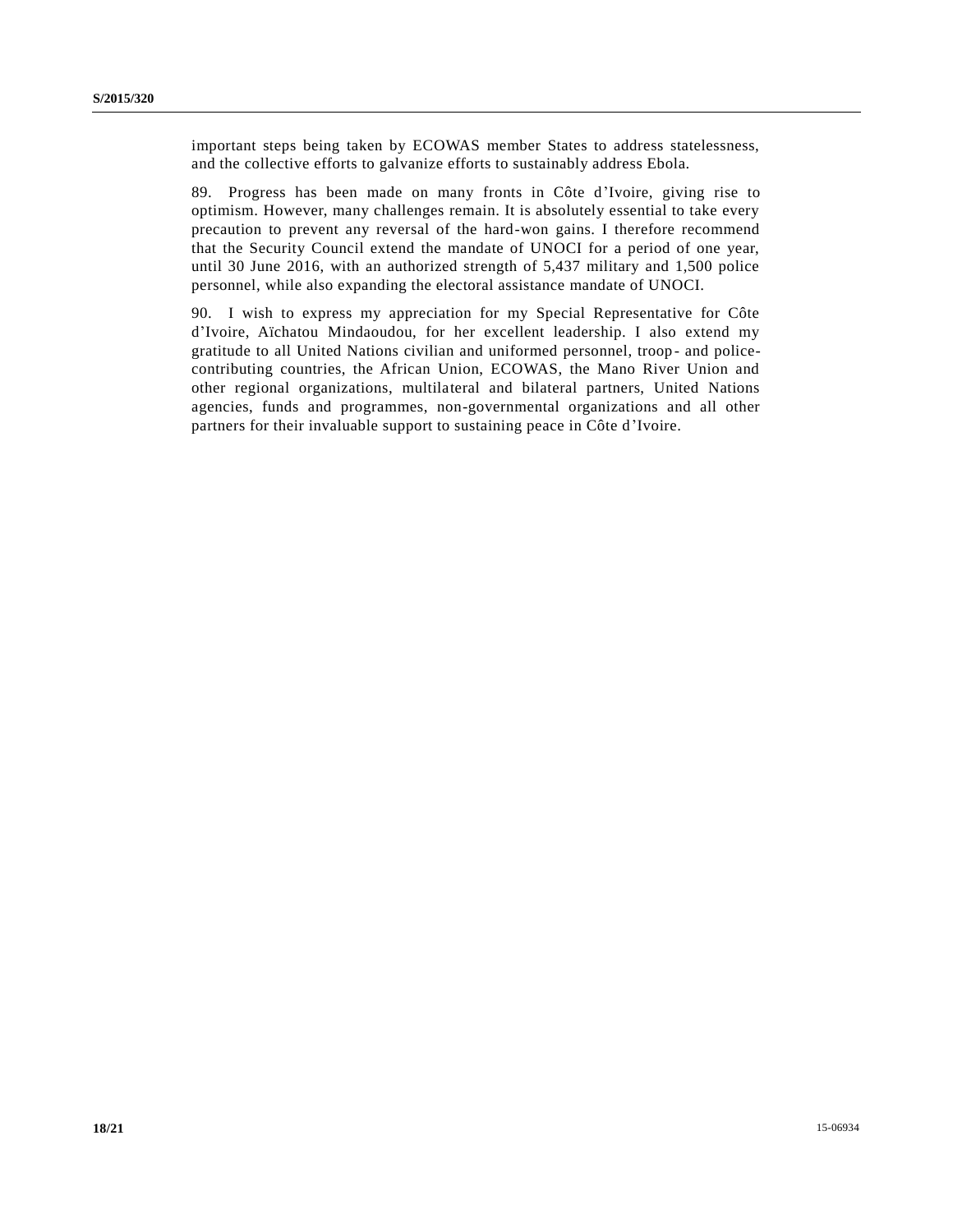# **Annex I**

# **United Nations Mission in Cote d'Ivoire: military and police strength**

(As at 1 May 2015)

| Country                          | Military component       |                          |                          |                          | Police component          |                 |
|----------------------------------|--------------------------|--------------------------|--------------------------|--------------------------|---------------------------|-----------------|
|                                  | Military observers       | Staff officers           | Troops                   |                          | Total Formed police units | Police officers |
| Bangladesh                       | 13                       | 9                        | 1 4 3 4                  | 1456                     | 180                       |                 |
| Benin                            | 9                        | 7                        | 370                      | 386                      |                           | 54              |
| Bolivia (Plurinational State of) | 3                        |                          |                          | 3                        |                           |                 |
| <b>Brazil</b>                    | 3                        | 3                        |                          | 6                        |                           |                 |
| Burkina Faso                     |                          |                          |                          |                          |                           | 54              |
| Burundi                          |                          |                          |                          |                          |                           | 65              |
| Cameroon                         |                          |                          |                          |                          |                           | 14              |
| Central African Republic         |                          |                          |                          |                          |                           | 6               |
| Chad                             | 4                        |                          |                          | 4                        |                           | 10              |
| China                            | 6                        |                          |                          | 6                        |                           |                 |
| Djibouti                         |                          |                          |                          |                          |                           | 16              |
| Democratic Republic of the Congo |                          |                          |                          | $\overline{\phantom{a}}$ |                           | 14              |
| Ecuador                          | $\sqrt{2}$               |                          |                          | $\sqrt{2}$               |                           |                 |
| Egypt                            | $\overline{\phantom{0}}$ | $\mathbf{1}$             | 175                      | 176                      |                           | 25              |
| El Salvador                      | 3                        |                          | $\overline{\phantom{0}}$ | $\mathfrak{Z}$           |                           |                 |
| Ethiopia                         | $\sqrt{2}$               |                          |                          | $\sqrt{2}$               |                           |                 |
| France                           |                          | 5                        |                          | $\mathfrak s$            |                           | $\tau$          |
| Gambia                           | $\mathfrak{Z}$           |                          |                          | 3                        |                           |                 |
| Ghana                            | 6                        | 7                        | 150                      | 163                      |                           | 5               |
| Guatemala                        | 5                        |                          |                          | $\mathfrak s$            |                           |                 |
| Guinea                           | $\mathbf{1}$             |                          |                          | $\mathbf{1}$             |                           |                 |
| India                            | 9                        |                          |                          | 9                        |                           |                 |
| Ireland                          | 2                        |                          |                          | $\overline{c}$           |                           |                 |
| Jordan                           | 8                        | 12                       |                          | 20                       | 490                       | 11              |
| Kazakhstan                       | $\overline{c}$           |                          |                          | $\sqrt{2}$               |                           |                 |
| Madagascar                       |                          |                          |                          | -                        |                           | 3               |
| Malawi                           | 3                        | 2                        |                          | $\mathfrak s$            |                           |                 |
| Mauritania                       |                          | $\overline{\phantom{0}}$ | $\overline{\phantom{0}}$ | -                        | 139                       |                 |
| Morocco                          | $\overline{\phantom{0}}$ | 3                        | 715                      | 718                      |                           |                 |
| Namibia                          | 2                        | $\equiv$                 | $\equiv$                 | $\sqrt{2}$               |                           |                 |
| Nepal                            | 3                        | $\mathbf{1}$             | $\sim$                   | $\overline{4}$           |                           |                 |
| Niger                            | $\mathfrak s$            | $\overline{\mathcal{L}}$ | 862                      | 871                      |                           | 43              |
| Nigeria                          | 3                        |                          | $\equiv$                 | 3                        |                           | $\overline{4}$  |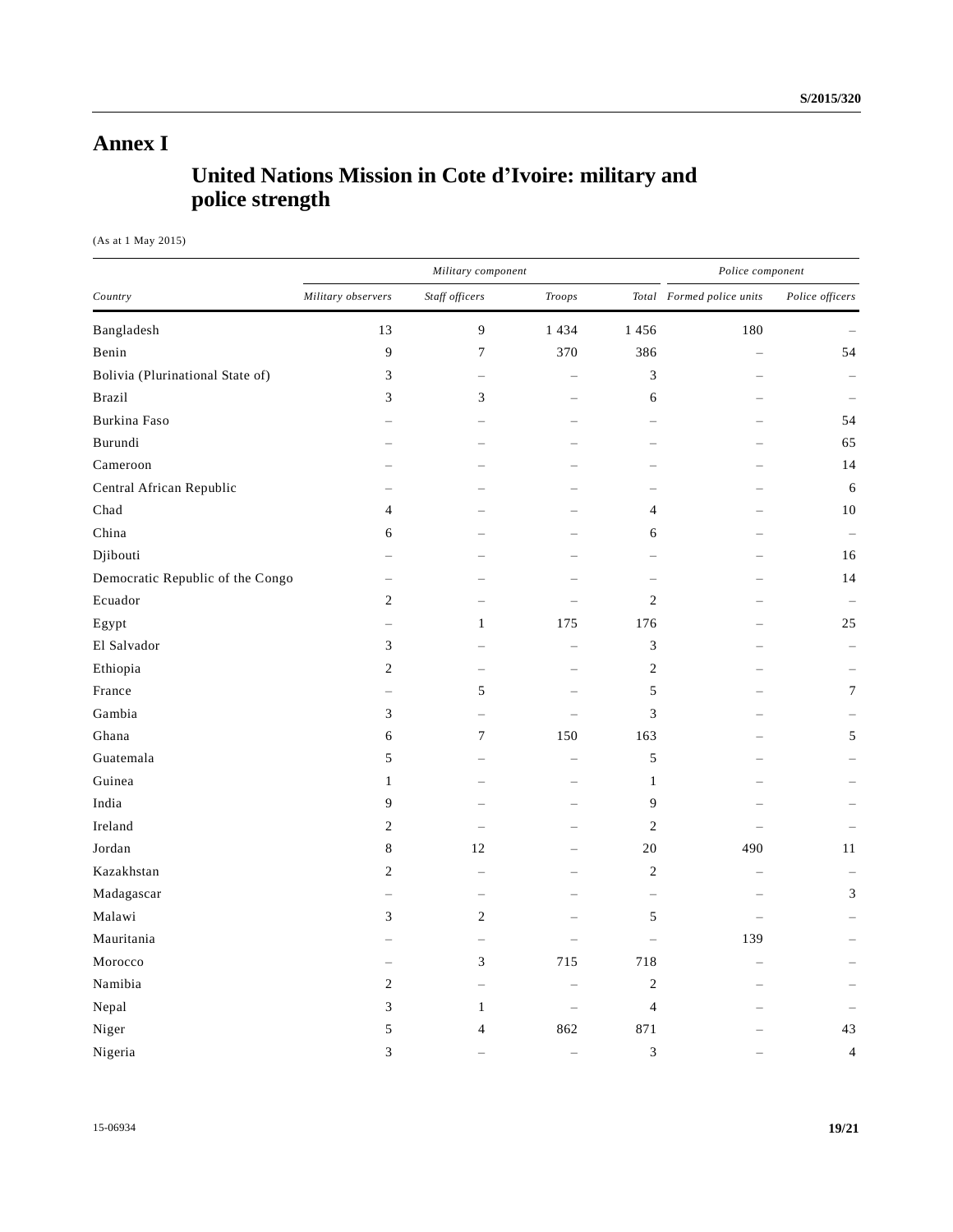### **S/2015/320**

| Country                     |                    | Military component       |                          |                          |                           | Police component |  |
|-----------------------------|--------------------|--------------------------|--------------------------|--------------------------|---------------------------|------------------|--|
|                             | Military observers | Staff officers           | <b>Troops</b>            |                          | Total Formed police units | Police officers  |  |
| Pakistan                    | 12                 | 15                       | 452                      | 479                      | 190                       |                  |  |
| Paraguay                    | $\mathbf{1}$       | $\overline{c}$           | $=$                      | 3                        | $\sim$                    |                  |  |
| Peru                        | $\overline{c}$     |                          |                          | 2                        |                           |                  |  |
| Poland                      | $\mathbf{1}$       |                          | $\equiv$                 | $\mathbf{1}$             |                           |                  |  |
| Republic of Korea           | 2                  |                          |                          | $\overline{c}$           |                           |                  |  |
| Republic of Moldova         | $\overline{c}$     |                          | $\overline{\phantom{0}}$ | $\overline{c}$           |                           |                  |  |
| Romania                     | 6                  |                          |                          | 6                        |                           |                  |  |
| <b>Russian Federation</b>   | 6                  |                          |                          | 6                        |                           |                  |  |
| Rwanda                      |                    |                          |                          | $\overline{\phantom{0}}$ |                           | 34               |  |
| Senegal                     | 7                  | 3                        | 721                      | 731                      |                           | 33               |  |
| Serbia                      | 6                  | $\equiv$                 | $\overline{\phantom{m}}$ | 6                        |                           |                  |  |
| Spain                       |                    | $\mathbf{1}$             | -                        | $\mathbf{1}$             |                           |                  |  |
| Switzerland                 |                    | $\overline{\phantom{0}}$ |                          | $\sim$                   |                           | $\mathbf{1}$     |  |
| Togo                        | 7                  | 6                        | 465                      | 478                      |                           | 5                |  |
| Tunisia                     | 7                  | 3                        | $\equiv$                 | 10                       |                           | 53               |  |
| Turkey                      |                    | $\equiv$                 | $\sim$                   | $\qquad \qquad -$        |                           | 8                |  |
| Uganda                      | 5                  | $\overline{c}$           |                          | $7\phantom{.0}$          |                           |                  |  |
| Ukraine                     |                    | 3                        | 31                       | 34                       |                           | 12               |  |
| United Republic of Tanzania | 2                  | $\overline{c}$           | $\overline{\phantom{0}}$ | $\overline{4}$           |                           |                  |  |
| Uruguay                     | 1                  | $\equiv$                 |                          | $\mathbf{1}$             |                           |                  |  |
| Vanuatu                     |                    |                          |                          | $\overline{\phantom{a}}$ |                           | 3                |  |
| Yemen                       | 9                  | $\mathbf{1}$             |                          | 10                       |                           | 15               |  |
| Zambia                      | $\mathbf{1}$       |                          |                          | $\mathbf{1}$             |                           |                  |  |
| Zimbabwe                    | 3                  |                          |                          | 3                        |                           |                  |  |
| <b>Total</b>                | 177                | 92                       | 5 3 7 5                  | 5 6 4 4                  | 999                       | 495              |  |